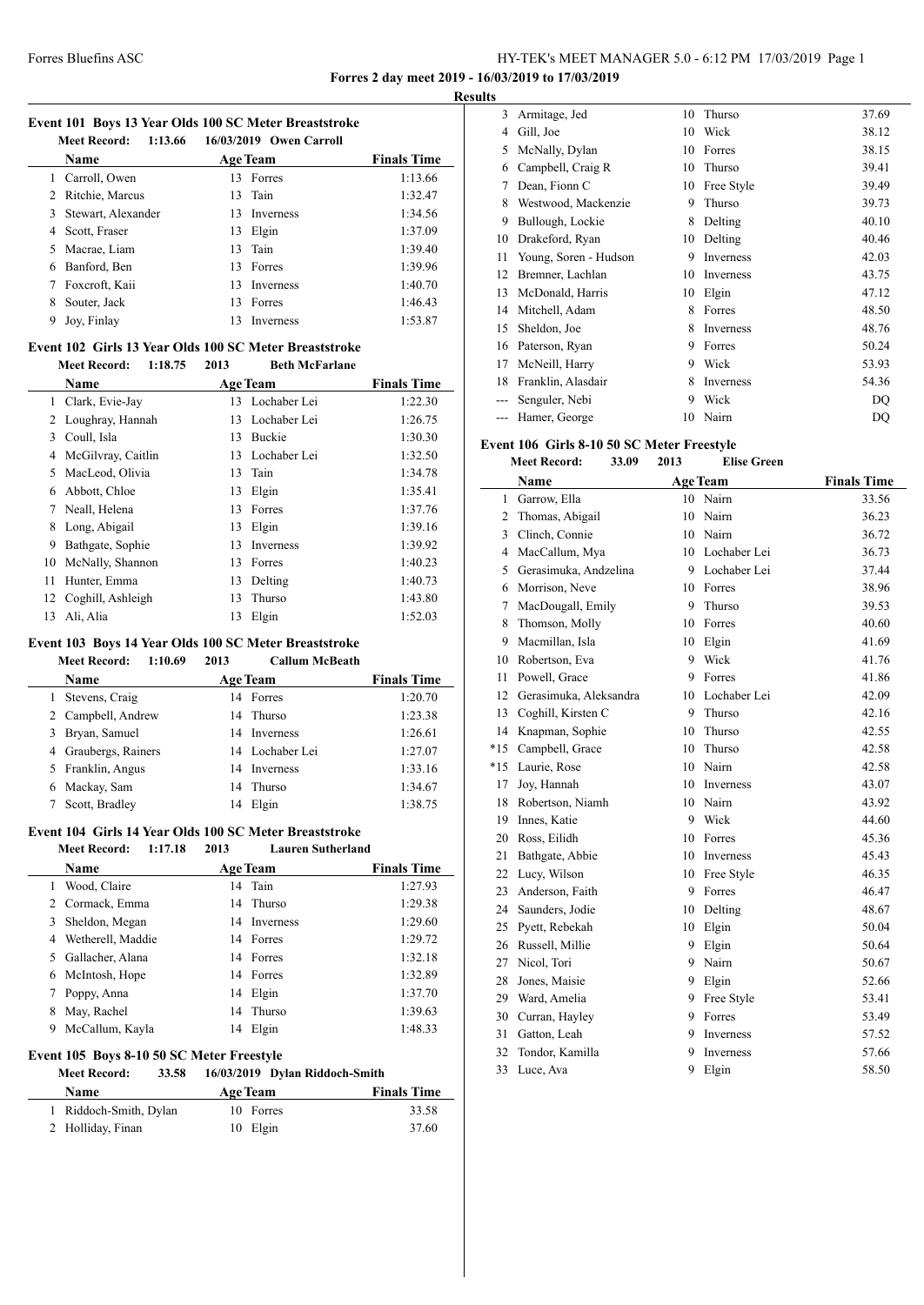### Forres Bluefins ASC HY-TEK's MEET MANAGER 5.0 - 6:12 PM 17/03/2019 Page 2 **Forres 2 day meet 2019 - 16/03/2019 to 17/03/2019**

**Results**

| Event 107 Boys 11 Year Olds 100 SC Meter Backstroke |  |      |                      |                    |  |  |
|-----------------------------------------------------|--|------|----------------------|--------------------|--|--|
| Meet Record: 1:13.66                                |  | 2014 | <b>Fraser Wilson</b> |                    |  |  |
| <b>Name</b>                                         |  |      | <b>Age Team</b>      | <b>Finals Time</b> |  |  |
| 1 Hughes, Joshua                                    |  |      | 11 Wick              | 1:22.53            |  |  |

| 2 Brown, Rowan     | 11 Elgin        | 1:23.87 |
|--------------------|-----------------|---------|
| 3 Dunlop, Shaughn  | 11 Lochaber Lei | 1:35.36 |
| 4 McDonald, Archie | 11 Elgin        | 1:43.89 |
| 5 Long, George     | 11 Elgin        | 1:55.80 |

#### **Event 108 Girls 11 Year Olds 100 SC Meter Backstroke Meet Record: 1:17.16 2017 Evie-Jay Clark**

|               | Name                 |    | <b>Age Team</b>  | <b>Finals Time</b> |
|---------------|----------------------|----|------------------|--------------------|
| 1             | Powell, Jessica      | 11 | Forres           | 1:20.13            |
| $\mathcal{L}$ | Wood, Alison         | 11 | Tain             | 1:23.63            |
| 3             | Wheeler, Harriett    | 11 | Forres           | 1:28.07            |
| 4             | Abbott, Lauren       | 11 | Elgin            | 1:30.09            |
| 5             | Mackay, Megan        | 11 | Thurso           | 1:31.75            |
| 6             | Craigie, Chloe       | 11 | Thurso           | 1:34.93            |
| 7             | Sharp, Rachel        | 11 | <b>Inverness</b> | 1:36.09            |
| 8             | MacPherson, Jessica  | 11 | Nairn            | 1:36.30            |
| 9             | Allan, Ailsa         | 11 | Forres           | 1:37.47            |
| 10            | Hughes, Morgan       | 11 | Elgin            | 1:38.81            |
| 11            | Hampson, Emily       | 11 | Lochaber Lei     | 1:39.24            |
| 12            | Gillespie, Rachael   | 11 | Nairn            | 1:40.20            |
| 13            | Ali, Mai             | 11 | Elgin            | 1:50.63            |
| 14            | Malcolm, Isla        | 11 | Elgin            | 1:55.16            |
| 15            | Anderson, Elle       | 11 | Forres           | 1:56.27            |
| 16            | Micklewaithe, Olivia | 11 | Forres           | 1:56.86            |
| $---$         | MacKenna, Lauryn     | 11 | Lochaber Lei     | DQ                 |
|               | MacCallum, Yasmin    | 11 | Lochaber Lei     | DQ                 |
|               | Statham, Maisie      | 11 | Wick             | DQ                 |
|               | McLachlan, Molly     | 11 | Lochaber Lei     | DQ                 |

### **Event 109 Boys 12 Year Olds 100 SC Meter Backstroke**

|    | 1:08.26<br><b>Meet Record:</b> | 2015 | <b>Fraser Wilson</b> |                    |
|----|--------------------------------|------|----------------------|--------------------|
|    | <b>Name</b>                    |      | <b>Age Team</b>      | <b>Finals Time</b> |
|    | McLaughlin, Fraser             |      | 12 Elgin             | 1:19.26            |
| 2  | Sutherland, Joe                | 12   | Buckie               | 1:22.18            |
| 3  | Armitage, Tom                  |      | 12 Thurso            | 1:22.21            |
| 4  | Sutherland, Scott B            |      | 12 Thurso            | 1:26.81            |
| 5. | Jones, Cameron                 |      | 12 Forres            | 1:29.00            |
|    | Knapman, Matthew               | 12.  | Thurso               | 1:30.64            |
|    | Sinclair, Taylor               | 12   | Elgin                | 1:31.03            |
| 8  | Morrison, Dylan                |      | 12 Inverness         | 1:35.32            |
| 9  | Almadin, Miguel                | 12   | Inverness            | 1:43.12            |
| 10 | Macmillan, Fraser              | 12   | Elgin                | 1:57.10            |
|    | Scott, Magnus                  | 12   | Delting              | DO                 |

### **Event 110 Girls 12 Year Olds 100 SC Meter Backstroke Meet Record: 1:11.43 2018 Elise Cosens**

|   | <b>Name</b>       | <b>Age Team</b> | <b>Finals Time</b> |
|---|-------------------|-----------------|--------------------|
|   | Ross, Eleanor     | 12 Tain         | 1:16.10            |
|   | 2 Irvine, Bethany | 12 Delting      | 1:18.72            |
| 3 | Bain, Keira       | 12 Thurso       | 1:23.55            |
|   | 4 Hamer, Emily    | 12 Nairn        | 1:24.26            |
|   | 5 McIntosh, Erin  | 12 Forres       | 1:28.30            |
|   | 6 Morrison, Leigh | 12 Forres       | 1:29.33            |
|   | Ross, Eve         | 12 Nairn        | 1:29.75            |
|   |                   |                 |                    |

| LS. |                    |              |         |
|-----|--------------------|--------------|---------|
| 8   | Ratter, Brogan     | 12 Delting   | 1:31.78 |
| 9   | Gunn, Joanna       | 12 Wick      | 1:33.01 |
|     | 10 Barber, Madi    | 12 Inverness | 1:34.07 |
|     | 11 Lang, Chelsea   | 12 Buckie    | 1:37.92 |
|     | 12 McNeill, Erin   | 12 Wick      | 1:40.58 |
|     | 13 MacDonald, Iona | 12 Inverness | 1:56.50 |
|     | --- Carey, Niamh   | Inverness    | DO      |

### **Event 111 Boys 15 & Over 100 SC Meter Butterfly**

#### **Meet Record: 59.36 2017 Callum McBeath**

| Name               | <b>Age Team</b> | <b>Finals Time</b> |
|--------------------|-----------------|--------------------|
| 1 Hamilton, Jack   | 17 Lochaber Lei | 1:05.87            |
| 2 Pickering, Louis | 15 Thurso       | 1:10.01            |
| 3 Wright, Callum   | 15 Forres       | 1:16.23            |
| 4 Wetherell, Ethan | 17 Forres       | 1:18.81            |
| 5 Ali, Youssof     | 15 Elgin        | 1:20.18            |

## **Event 112 Girls 15 & Over 100 SC Meter Butterfly**

**Meet Record: 1:08.06 2016 Katie MacKay**

|   | Name                     | <b>Age Team</b> |                  | <b>Finals Time</b> |
|---|--------------------------|-----------------|------------------|--------------------|
| 1 | Prosser, Fay             | 18.             | <b>Inverness</b> | 1:09.61            |
|   | 2 Newlands, Georgie      |                 | 16 Elgin         | 1:11.30            |
|   | 3 Reid, Anna             |                 | 16 Nairn         | 1:12.41            |
|   | 4 Macdougall, Ellie Kate |                 | 15 Inverness     | 1:14.52            |
|   | 5 Williamson, Amy        |                 | 15 Wick          | 1:15.21            |
|   | 6 Irvine, Aimee          |                 | 15 Delting       | 1:22.96            |
|   | Smith, Ellie             | 15              | Delting          | 1:41.56            |

### **Event 113 Boys 13 Year Olds 100 SC Meter IM**

### **Meet Record: 1:08.56 16/03/2019 Owen Carroll**

|    | Name               |     | <b>Age Team</b>  | <b>Finals Time</b> |
|----|--------------------|-----|------------------|--------------------|
|    | Carroll, Owen      |     | 13 Forres        | 1:08.56            |
|    | 2 Ritchie, Marcus  |     | 13 Tain          | 1:20.01            |
| 3. | Stewart, Alexander | 13. | <b>Inverness</b> | 1:21.55            |
|    | 4 Banford, Ben     |     | 13 Forres        | 1:21.96            |
|    | 5 Scott, Fraser    |     | 13 Elgin         | 1:23.86            |
| 6. | Macrae, Liam       |     | 13 Tain          | 1:32.09            |
|    | Foxcroft, Kaii     | 13  | <b>Inverness</b> | 1:32.55            |
| 8  | Joy, Finlay        | 13  | <b>Inverness</b> | 1:36.00            |
| 9  | Souter, Jack       |     | Forres           | 1:38.95            |

### **Event 114 Girls 13 Year Olds 100 SC Meter IM**

|    | <b>Meet Record:</b><br>1:12.28 | 2014 | <b>Fav Prosser</b> |                    |
|----|--------------------------------|------|--------------------|--------------------|
|    | Name                           |      | <b>Age Team</b>    | <b>Finals Time</b> |
| 1  | Clark, Evie-Jay                |      | 13 Lochaber Lei    | 1:13.47            |
| 2  | Loughray, Hannah               | 13   | Lochaber Lei       | 1:14.46            |
| 3  | MacLeod, Olivia                | 13   | Tain               | 1:21.32            |
| 4  | Coull, Isla                    | 13   | Buckie             | 1:21.55            |
| 5  | McGilvray, Caitlin             | 13   | Lochaber Lei       | 1:22.61            |
| *6 | McNally, Shannon               | 13   | Forres             | 1:27.69            |
| *6 | Hunter, Emma                   | 13   | Delting            | 1:27.69            |
| 8  | Bathgate, Sophie               | 13   | <b>Inverness</b>   | 1:28.00            |
| 9  | Neall, Helena                  | 13   | Forres             | 1:30.24            |
| 10 | Martin, Kirsty                 | 13   | Forres             | 1:31.46            |
| 11 | Abbott, Chloe                  | 13   | Elgin              | 1:32.68            |
|    | 12 Long, Abigail               | 13   | Elgin              | 1:35.83            |
| 13 | Coghill, Ashleigh              | 13   | Thurso             | 1:36.43            |
| 14 | Ali, Alia                      | 13   | Elgin              | 1:39.03            |
|    |                                |      |                    |                    |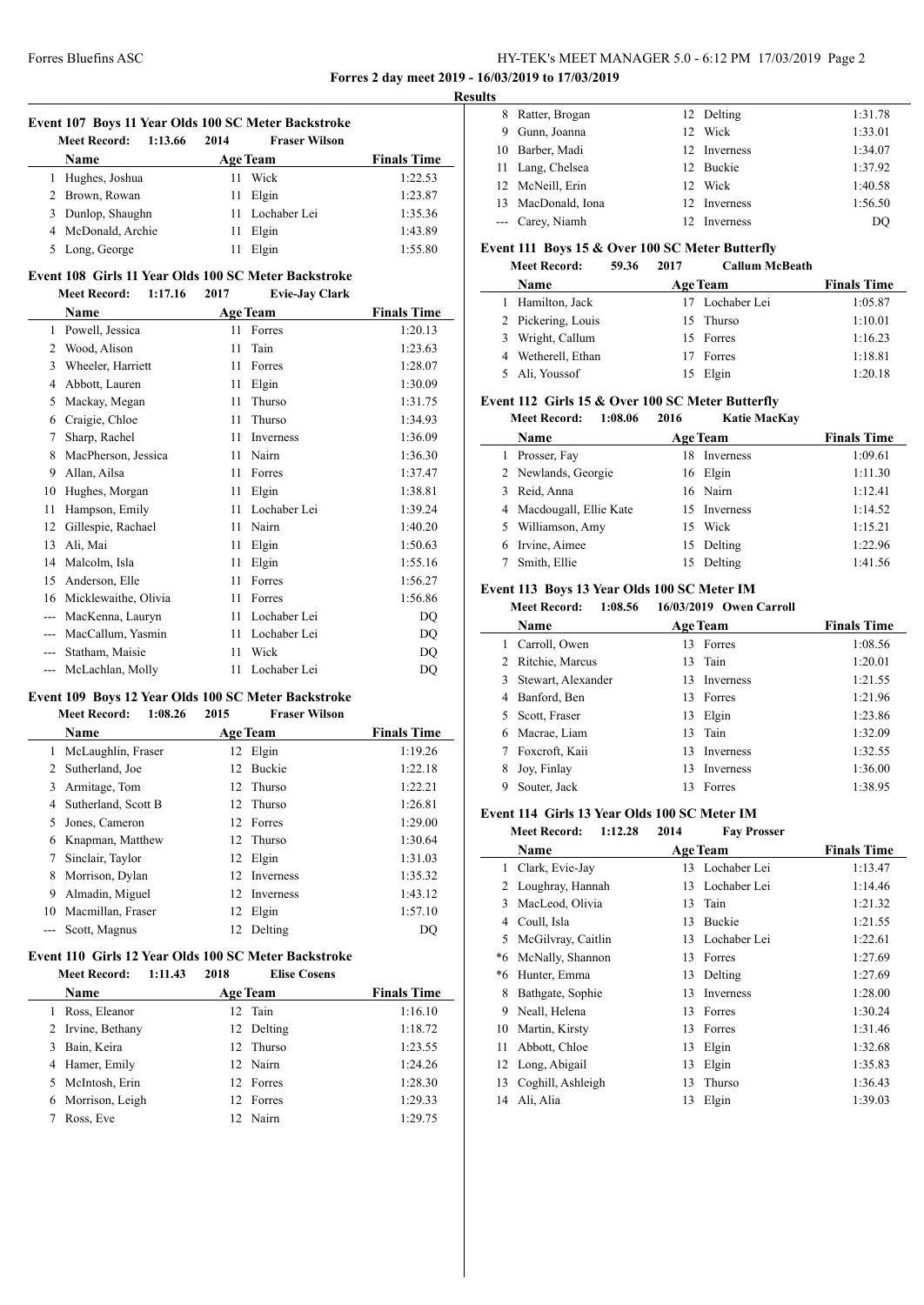**Forres 2 day meet 2019 - 16/03/2019 to 17/03/2019**

### **Event 115 Boys 14 Year Olds 100 SC Meter IM**

|    | 1:06.22<br><b>Meet Record:</b> | 2013 | <b>Callum McBeath</b> |                    |  |  |
|----|--------------------------------|------|-----------------------|--------------------|--|--|
|    | Name                           |      | <b>Age Team</b>       | <b>Finals Time</b> |  |  |
| 1  | Stevens, Craig                 |      | 14 Forres             | 1:13.01            |  |  |
|    | 2 Campbell, Andrew             |      | 14 Thurso             | 1:14.75            |  |  |
| 3  | Franklin, Angus                |      | 14 Inverness          | 1:17.58            |  |  |
| 4  | Bryan, Samuel                  |      | 14 Inverness          | 1:17.70            |  |  |
| 5. | Grier, Indigo                  |      | 14 Lochaber Lei       | 1:19.20            |  |  |
|    | 6 Mackay, Sam                  |      | 14 Thurso             | 1:21.38            |  |  |
| 7  | Graubergs, Rainers             |      | 14 Lochaber Lei       | 1:22.16            |  |  |
| 8  | Scott, Bradley                 |      | 14 Elgin              | 1:29.15            |  |  |

### **Event 116 Girls 14 Year Olds 100 SC Meter IM**

|   | 1:08.72<br><b>Meet Record:</b> | 2013 | <b>Kimberley MacKay</b> |                    |
|---|--------------------------------|------|-------------------------|--------------------|
|   | Name                           |      | <b>Age Team</b>         | <b>Finals Time</b> |
|   | Cormack, Emma                  |      | 14 Thurso               | 1:16.35            |
|   | Wood, Claire                   |      | 14 Tain                 | 1:19.95            |
| 3 | Wetherell, Maddie              |      | 14 Forres               | 1:20.83            |
|   | May, Rachel                    |      | 14 Thurso               | 1:22.00            |
|   | Sheldon, Megan                 |      | 14 Inverness            | 1:22.06            |
|   | Gallacher, Alana               |      | 14 Forres               | 1:23.60            |
|   | Poppy, Anna                    | 14   | Elgin                   | 1:24.63            |
| 8 | McIntosh, Hope                 |      | 14 Forres               | 1:25.13            |
| 9 | McCallum, Kayla                | 14   | Elgin                   | 1:30.81            |
|   |                                |      |                         |                    |

### **Event 201 Boys 8-10 50 SC Meter Backstroke**

### **Meet Record: 39.66 16/03/2019 Dylan Riddoch-Smith**

|                | Name                  |    | <b>Age Team</b> | <b>Finals Time</b> |
|----------------|-----------------------|----|-----------------|--------------------|
| 1              | Riddoch-Smith, Dylan  | 10 | Forres          | 39.66              |
| $\overline{2}$ | Hamer, George         | 10 | Nairn           | 40.41              |
| 3              | Armitage, Jed         | 10 | Thurso          | 40.95              |
| 4              | McNally, Dylan        | 10 | Forres          | 44.15              |
| 5              | Gill, Joe             | 10 | Wick            | 44.75              |
| 6              | Westwood, Mackenzie   | 9  | Thurso          | 44.96              |
| 7              | Bullough, Lockie      | 8  | Delting         | 45.33              |
| 8              | Senguler, Nebi        | 9  | Wick            | 47.04              |
| 9              | Drakeford, Ryan       | 10 | Delting         | 48.00              |
| 10             | Campbell, Craig R     | 10 | Thurso          | 48.80              |
| 11             | Young, Soren - Hudson | 9  | Inverness       | 52.24              |
| 12             | Holliday, Finan       | 10 | Elgin           | 52.69              |
| 13             | Carruthers, Lucas     | 9  | Forres          | 53.64              |
| 14             | McNeill, Harry        | 9  | Wick            | 55.49              |
| 15             | Paterson, Ryan        | 9  | Forres          | 56.46              |
| 16             | Sheldon, Joe          | 8  | Inverness       | 56.84              |
| 17             | Bremner, Lachlan      | 10 | Inverness       | 57.58              |
| 18             | McDonald, Harris      | 10 | Elgin           | 57.69              |
| 19             | Mitchell, Adam        | 8  | Forres          | 58.69              |
| 20             | Coull, Luke           | 10 | Buckie          | 58.70              |
| 21             | Franklin, Alasdair    | 8  | Inverness       | 59.73              |

#### **Event 202 Girls 8-10 50 SC Meter Backstroke**

|    | 38.90<br><b>Meet Record:</b> | 2013            | <b>Elise Green</b> |                    |
|----|------------------------------|-----------------|--------------------|--------------------|
|    | Name                         | <b>Age Team</b> |                    | <b>Finals Time</b> |
|    | Garrow, Ella                 |                 | 10 Nairn           | 40.09              |
|    | 2 Thomas, Abigail            | 10              | Nairn              | 40.53              |
|    | 3 Gerasimuka, Andzelina      |                 | 9 Lochaber Lei     | 44.83              |
|    | 4 Clinch, Connie             | 10              | Nairn              | 45.55              |
| 5. | MacCallum, Mya               |                 | 10 Lochaber Lei    | 45.95              |

| <b>Results</b> |                        |    |                  |         |  |
|----------------|------------------------|----|------------------|---------|--|
| 6              | MacDougall, Emily      | 9  | Thurso           | 46.53   |  |
| 7              | Thomson, Molly         | 10 | Forres           | 47.41   |  |
| 8              | Morrison, Neve         | 10 | Forres           | 47.67   |  |
| 9              | Powell, Grace          | 9  | Forres           | 48.16   |  |
| 10             | Gerasimuka, Aleksandra | 10 | Lochaber Lei     | 48.41   |  |
| 11             | Gault, Brooke          | 10 | <b>Buckie</b>    | 48.49   |  |
| 12             | Campbell, Grace        | 10 | Thurso           | 48.60   |  |
| 13             | Bathgate, Abbie        | 10 | <b>Inverness</b> | 50.24   |  |
| 14             | Knapman, Sophie        | 10 | Thurso           | 50.73   |  |
| 15             | Coghill, Kirsten C     | 9  | Thurso           | 51.09   |  |
| 16             | Macmillan, Isla        | 10 | Elgin            | 52.72   |  |
| 17             | Saunders, Jodie        | 10 | Delting          | 53.36   |  |
| 18             | Anderson, Faith        | 9  | Forres           | 55.64   |  |
| 19             | Pyett, Rebekah         | 10 | Elgin            | 56.96   |  |
| 20             | Luce, Ava              | 9  | Elgin            | 58.29   |  |
| 21             | Russell, Millie        | 9  | Elgin            | 58.87   |  |
| 22             | Curran, Hayley         | 9  | Forres           | 59.38   |  |
| 23             | Gatton, Leah           | 9  | <b>Inverness</b> | 1:01.70 |  |
| 24             | Tondor, Kamilla        | 9  | <b>Inverness</b> | 1:06.29 |  |
| ---            | Innes, Katie           | 9  | Wick             | DQ      |  |
| ---            | Robertson, Eva         | 9  | Wick             | DQ      |  |
|                | Jones, Maisie          | 9  | Elgin            | DQ      |  |
|                | Nicol, Tori            | 9  | Nairn            | DQ      |  |
|                |                        |    |                  |         |  |

### **Event 203 Boys 11 Year Olds 100 SC Meter Breaststroke**

|    | <b>Meet Record:</b><br>1:30.12 | 2014 | <b>Lewis Thomson</b> |                    |
|----|--------------------------------|------|----------------------|--------------------|
|    | <b>Name</b>                    |      | <b>Age Team</b>      | <b>Finals Time</b> |
| L  | Hughes, Joshua                 | 11   | Wick                 | 1:40.92            |
|    | 2 Brown, Rowan                 | 11   | Elgin                | 1:44.50            |
| 3  | McNeill, Ryan                  | 11   | Wick                 | 1:52.41            |
|    | 4 Paterson, Lewis              | 11   | Forres               | 2:01.20            |
| 5. | Dunlop, Shaughn                | 11   | Lochaber Lei         | 2:01.46            |
|    | McDonald, Archie               | 11   | Elgin                | 2:06.41            |
|    | --- Long, George               | 11   | Elgin                | DO                 |
|    |                                |      |                      |                    |

### **Event 204 Girls 11 Year Olds 100 SC Meter Breaststroke**

| <b>Meet Record:</b> | 1:26.28 | 2014 | <b>Elise Green</b> |
|---------------------|---------|------|--------------------|
|                     |         |      |                    |

|       | Name                 |    | <b>Age Team</b> | <b>Finals Time</b> |
|-------|----------------------|----|-----------------|--------------------|
| 1     | Powell, Jessica      | 11 | Forres          | 1:32.30            |
| 2     | Statham, Maisie      | 11 | Wick            | 1:43.12            |
| 3     | Sharp, Rachel        | 11 | Inverness       | 1:44.04            |
| 4     | Abbott, Lauren       | 11 | Elgin           | 1:45.32            |
| 5     | Wood, Alison         | 11 | Tain            | 1:45.61            |
| 6     | Wheeler, Harriett    | 11 | Forres          | 1:49.27            |
| 7     | MacKenna, Lauryn     | 11 | Lochaber Lei    | 1:50.00            |
| 8     | MacPherson, Jessica  | 11 | Nairn           | 1:51.15            |
| 9     | Hampson, Emily       | 11 | Lochaber Lei    | 1:53.04            |
| 10    | Mackay, Megan        | 11 | Thurso          | 1:54.23            |
| 11    | Gillespie, Rachael   | 11 | Nairn           | 1:54.89            |
| 12    | Craigie, Chloe       | 11 | Thurso          | 1:57.67            |
| 13    | Allan, Ailsa         | 11 | Forres          | 1:59.69            |
| 14    | Micklewaithe, Olivia | 11 | Forres          | 2:00.40            |
| 15    | Malcolm, Isla        | 11 | Elgin           | 2:04.92            |
| 16    | Ali, Mai             | 11 | Elgin           | 2:07.72            |
| 17    | Anderson, Elle       | 11 | Forres          | 2:09.41            |
| $---$ | McLachlan, Molly     | 11 | Lochaber Lei    | DQ                 |
|       | Hughes, Morgan       | 11 | Elgin           | DQ                 |
| ---   | MacCallum, Yasmin    | 11 | Lochaber Lei    | DQ                 |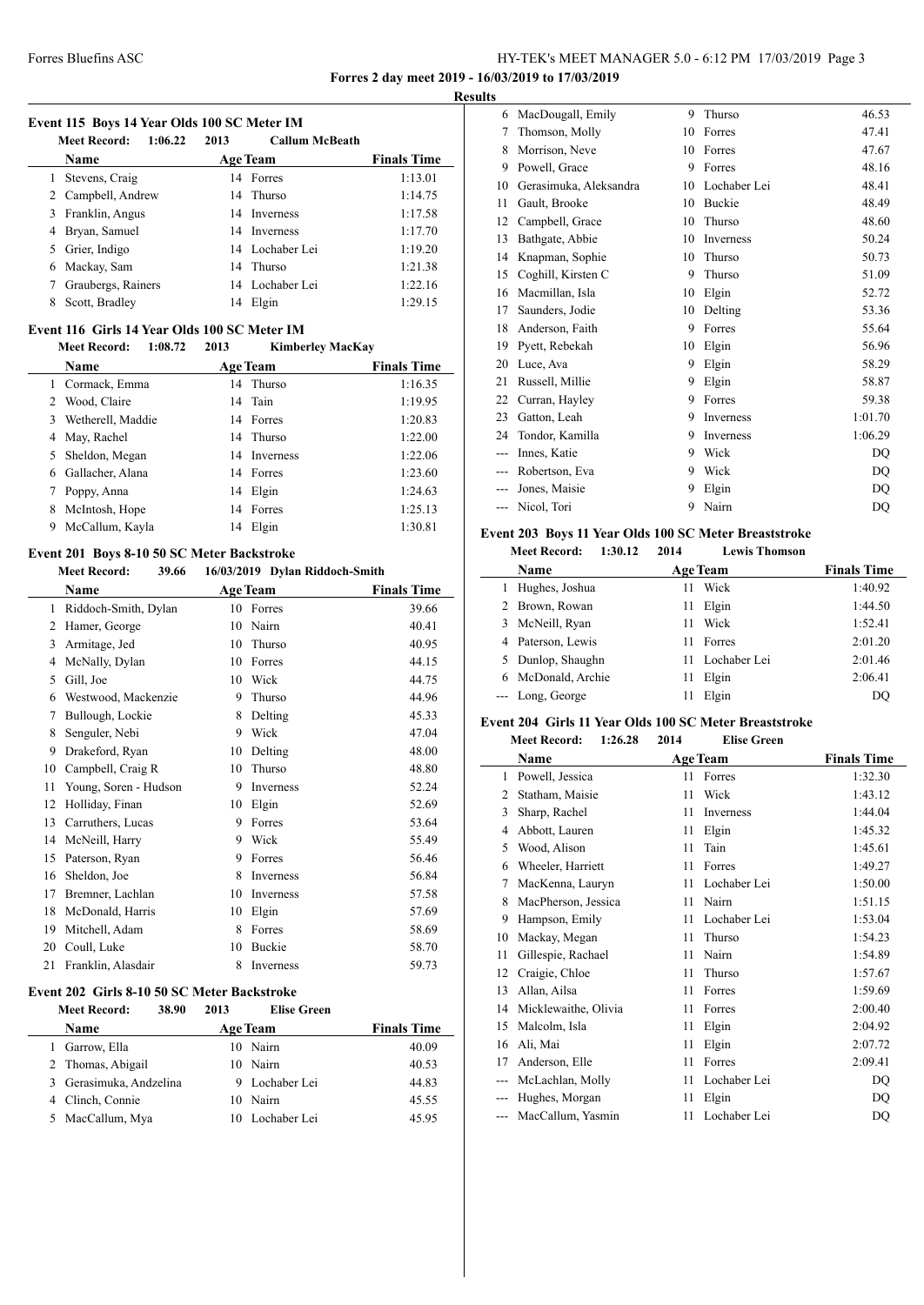### Forres Bluefins ASC HY-TEK's MEET MANAGER 5.0 - 6:12 PM 17/03/2019 Page 4 **Forres 2 day meet 2019 - 16/03/2019 to 17/03/2019**

**Results**

#### **Event 205 Boys 12 Year Olds 100 SC Meter Breaststroke**

|    | 1:20.86<br><b>Meet Record:</b> | 2018 | <b>Owen Carroll</b> |                    |
|----|--------------------------------|------|---------------------|--------------------|
|    | Name                           |      | <b>Age Team</b>     | <b>Finals Time</b> |
| 1  | Sutherland, Joe                | 12   | <b>Buckie</b>       | 1:32.36            |
| 2  | Sutherland, Scott B            |      | 12 Thurso           | 1:38.50            |
| 3  | McLaughlin, Fraser             |      | 12 Elgin            | 1:40.44            |
| 4  | Morrison, Dylan                | 12   | <b>Inverness</b>    | 1:41.01            |
| 5  | Sinclair, Taylor               |      | 12 Elgin            | 1:41.63            |
| 6  | Armitage, Tom                  |      | 12 Thurso           | 1:44.50            |
|    | Knapman, Matthew               |      | 12 Thurso           | 1:46.78            |
| 8  | Jones, Cameron                 |      | 12 Forres           | 1:47.21            |
| 9  | Almadin, Miguel                | 12.  | Inverness           | 1:48.56            |
| 10 | Scott, Magnus                  | 12   | Delting             | 1:48.73            |
| 11 | Macmillan, Fraser              | 12   | Elgin               | 2:05.35            |
|    |                                |      |                     |                    |

#### **Event 206 Girls 12 Year Olds 100 SC Meter Breaststroke Meet Record: 1:23.81 2018 Elise Cosens**

|    | Name            |    | <b>Age Team</b> | <b>Finals Time</b> |
|----|-----------------|----|-----------------|--------------------|
| 1  | Ross, Eleanor   |    | 12 Tain         | 1:24.00            |
| 2  | Skinner, Sophie | 12 | Tain            | 1:32.06            |
| 3  | Irvine, Bethany | 12 | Delting         | 1:32.30            |
| 4  | Hamer, Emily    |    | 12 Nairn        | 1:33.03            |
| 5  | Ross, Eve       |    | 12 Nairn        | 1:38.78            |
| 6  | McIntosh, Erin  |    | 12 Forres       | 1:44.93            |
| 7  | Gunn, Joanna    | 12 | Wick            | 1:45.01            |
| 8  | Lang, Chelsea   | 12 | <b>Buckie</b>   | 1:46.50            |
| 9  | Morrison, Leigh | 12 | Forres          | 1:46.81            |
| 10 | Bain, Keira     | 12 | Thurso          | 1:48.93            |
| 11 | McNeill, Erin   | 12 | Wick            | 1:54.13            |
| 12 | Barber, Madi    | 12 | Inverness       | 1:55.90            |
| 13 | Ratter, Brogan  | 12 | Delting         | 1:57.04            |
| 14 | MacDonald, Iona | 12 | Inverness       | 2:04.00            |

### **Event 207 Boys 13 Year Olds 100 SC Meter Butterfly**

#### **Meet Record: 1:07.86 16/03/2019 Owen Carroll**

| Name                 | <b>Age Team</b> | <b>Finals Time</b> |
|----------------------|-----------------|--------------------|
| Carroll, Owen        | Forres          | 1:07.86            |
| 2 Banford, Ben       | 13 Forres       | 1:22.64            |
| 3 Ritchie, Marcus    | 13 Tain         | 1:23.63            |
| 4 Stewart, Alexander | Inverness       | 1:31.89            |
| 5 Foxcroft, Kaii     | Inverness       | 1:42.66            |

#### **Event 208 Girls 13 Year Olds 100 SC Meter Butterfly Meet Record: 1:11.09 2013 Sophia Green**

| <b>Name</b>      |                      |    | <b>Age Team</b> | <b>Finals Time</b> |
|------------------|----------------------|----|-----------------|--------------------|
|                  | 1 Clark, Evie-Jay    |    | 13 Lochaber Lei | 1:11.43            |
|                  | 2 Loughray, Hannah   |    | 13 Lochaber Lei | 1:14.63            |
|                  | 3 MacLeod, Olivia    |    | 13 Tain         | 1:25.76            |
|                  | 4 Hunter, Emma       |    | 13 Delting      | 1:27.27            |
|                  | 5 McGilvray, Caitlin |    | 13 Lochaber Lei | 1:32.73            |
| Coull, Isla<br>6 |                      | 13 | <b>Buckie</b>   | 1:44.72            |
| Ali, Alia        |                      |    | Elgin           | 1:55.20            |

# **Event 209 Boys 14 Year Olds 100 SC Meter Butterfly<br>Meet Becord: 1:04 16 2013 Callum McBe**

| <b>Meet Record:</b><br>1:04.16 | 2013 | <b>Callum McBeath</b> |                    |
|--------------------------------|------|-----------------------|--------------------|
| <b>Name</b>                    |      | <b>Age Team</b>       | <b>Finals Time</b> |
| 1 Campbell, Andrew             |      | 14 Thurso             | 1:11.53            |
| 2 Stevens, Craig               |      | 14 Forres             | 1:17.03            |
| 3 Grier, Indigo                |      | 14 Lochaber Lei       | 1:22.90            |

| .                                                   |                      |  |                 |         |  |
|-----------------------------------------------------|----------------------|--|-----------------|---------|--|
|                                                     | 4 Bryan, Samuel      |  | 14 Inverness    | 1:26.36 |  |
|                                                     | 5 Franklin, Angus    |  | 14 Inverness    | 1:27.06 |  |
|                                                     | 6 Graubergs, Rainers |  | 14 Lochaber Lei | 1:31.07 |  |
|                                                     | 7 Mackay, Sam        |  | 14 Thurso       | 1:36.35 |  |
| Event 210 Girls 14 Year Olds 100 SC Meter Butterfly |                      |  |                 |         |  |

#### **Meet Record: 1:07.46 2013 Kimberley MacKay**

|   | www.needi<br>1.V/.TV | ---- | - IXHHDCLICY BLACIXA I |                    |
|---|----------------------|------|------------------------|--------------------|
|   | Name                 |      | <b>Age Team</b>        | <b>Finals Time</b> |
|   | 1 Cormack, Emma      |      | 14 Thurso              | 1:16.96            |
|   | 2 May, Rachel        |      | 14 Thurso              | 1:21.00            |
| 3 | Wetherell, Maddie    |      | 14 Forres              | 1:23.81            |
|   | 4 Wood, Claire       |      | 14 Tain                | 1:24.63            |
|   | 5 Gallacher, Alana   |      | 14 Forres              | 1:27.69            |
| 6 | Sheldon, Megan       | 14   | <b>Inverness</b>       | 1:28.18            |
|   | McCallum, Kayla      | 14   | Elgin                  | 1:37.78            |
|   |                      |      |                        |                    |

### **Event 211 Boys 15 & Over 100 SC Meter Freestyle**

|   | <b>Meet Record:</b> | 54.09 | 2014 | <b>Felix Gifford</b> |                    |
|---|---------------------|-------|------|----------------------|--------------------|
|   | Name                |       |      | <b>Age Team</b>      | <b>Finals Time</b> |
|   | Hamilton, Jack      |       |      | 17 Lochaber Lei      | 57.50              |
|   | 2 Pickering, Louis  |       |      | 15 Thurso            | 1:00.46            |
| 3 | Wright, Callum      |       |      | 15 Forres            | 1:02.04            |
| 4 | Wetherell, Ethan    |       |      | Forres               | 1:05.49            |
|   | Ali, Youssof        |       |      | Elgin                | 1:05.63            |

### **Event 212 Girls 15 & Over 100 SC Meter Freestyle**

#### **Meet Record: 1:00.00 2014 Fiona Inglis**

|   | Name                     | <b>Age Team</b> | <b>Finals Time</b> |
|---|--------------------------|-----------------|--------------------|
| L | Prosser, Fay             | 18 Inverness    | 1:01.44            |
|   | 2 Reid, Anna             | 16 Nairn        | 1:02.10            |
| 3 | Williamson, Amy          | 15 Wick         | 1:05.04            |
|   | 4 Macdougall, Ellie Kate | 15 Inverness    | 1:06.20            |
|   | 5 Morland, Scarlett      | 15 Nairn        | 1:07.53            |
|   | Irvine, Aimee            | 15 Delting      | 1:12.53            |
|   | Smith, Ellie             | 15 Delting      | 1:15.92            |
|   |                          |                 |                    |

#### **Event 213 Boys 8-10 100 SC Meter IM**

 $\overline{\phantom{a}}$ 

 $\frac{1}{2}$ 

|    | 1:26.56<br><b>Meet Record:</b> | 2015 | <b>Magnus McGhee</b> |                    |
|----|--------------------------------|------|----------------------|--------------------|
|    | <b>Name</b>                    |      | <b>Age Team</b>      | <b>Finals Time</b> |
|    | Riddoch-Smith, Dylan           | 10   | Forres               | 1:27.01            |
| 2  | Hamer, George                  | 10   | Nairn                | 1:28.67            |
| 3  | Gill, Joe                      | 10   | Wick                 | 1:38.24            |
| 4  | Westwood, Mackenzie            | 9    | Thurso               | 1:42.63            |
| 5. | Bullough, Lockie               | 8    | Delting              | 1:43.30            |
| 6  | McNally, Dylan                 | 10   | Forres               | 1:44.27            |
| 7  | Campbell, Craig R              | 10   | Thurso               | 1:49.29            |
| 8  | Carruthers, Lucas              | 9    | Forres               | 1:54.95            |
| 9  | Senguler, Nebi                 | 9    | Wick                 | 1:56.89            |
| 10 | Holliday, Finan                | 10   | Elgin                | 2:03.12            |
|    | Drakeford, Ryan                | 10   | Delting              | DO                 |
|    | --- Young, Soren - Hudson      | 9    | Inverness            | DO                 |

### **Event 214 Mixed 8-12 200 SC Meter Medley Relay**

|               | Team             | Relay | <b>Finals Time</b> |
|---------------|------------------|-------|--------------------|
|               | Forres           | А     | 2:36.95            |
| 2             | Elgin            | A     | 2:42.04            |
| $\mathcal{F}$ | Thurso           | А     | 2:43.23            |
| 4             | <b>Inverness</b> | А     | 2:44.72            |
| 5.            | Wick             | А     | 2:47.95            |
|               | Delting          | А     | 2:53.27            |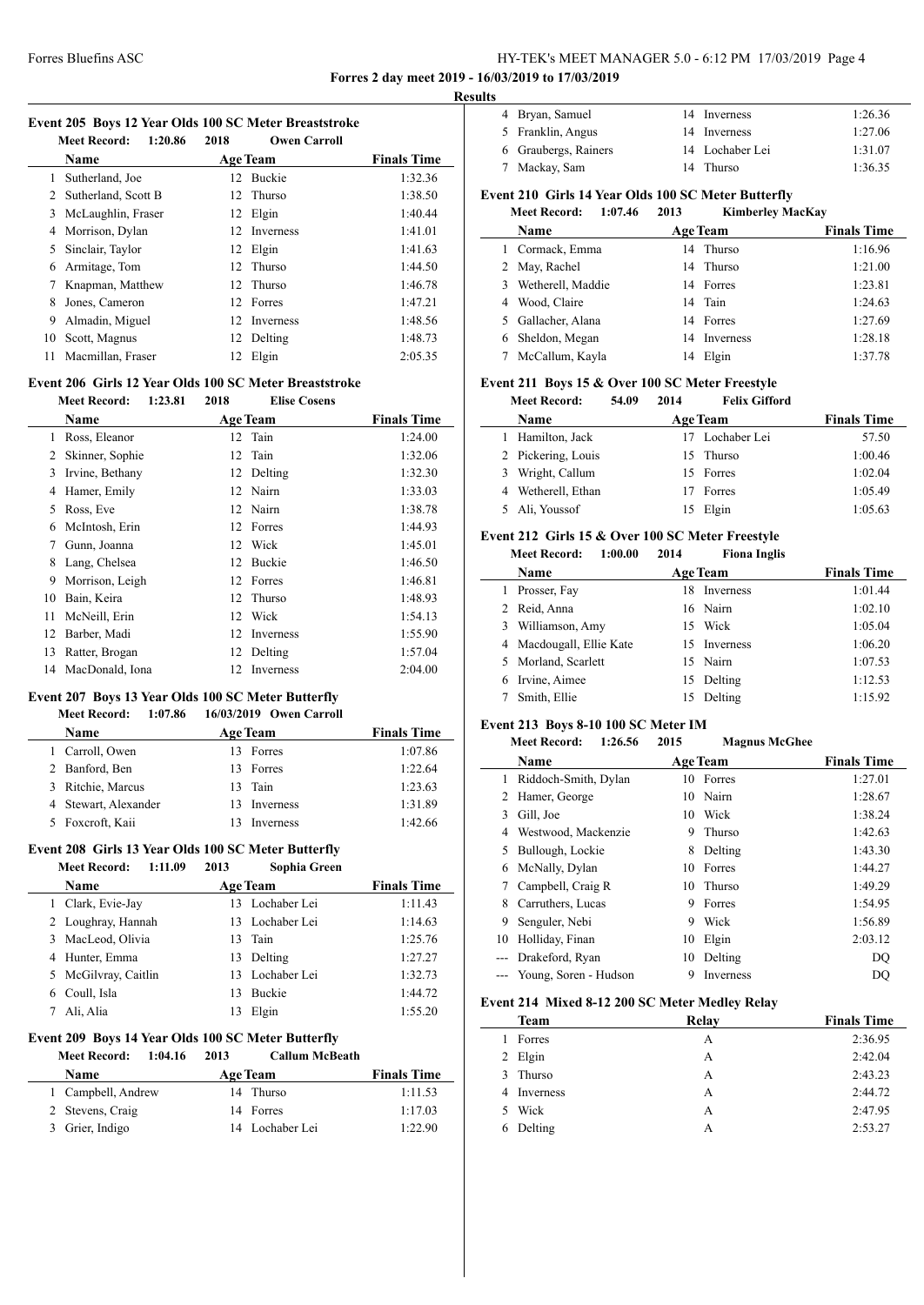# Forres Bluefins ASC HY-TEK's MEET MANAGER 5.0 - 6:12 PM 17/03/2019 Page 5

**Forres 2 day meet 2019 - 16/03/2019 to 17/03/2019**

|                |                                                  |      |                     |                    | <b>Results</b> |
|----------------|--------------------------------------------------|------|---------------------|--------------------|----------------|
|                | (Event 214 Mixed 8-12 200 SC Meter Medley Relay) |      |                     |                    |                |
|                | Team                                             |      | Relay               | <b>Finals Time</b> |                |
| 7              | Thurso                                           |      | B                   | 2:58.72            |                |
| 8              | Forres                                           |      | B                   | 3:05.66            |                |
| 9              | Thurso                                           |      | $\mathcal{C}$       | 3:23.23            |                |
| 10             | Forres                                           |      | C                   | 3:35.36            |                |
|                | --- Forres                                       |      | D                   | X3:27.24           |                |
|                | Inverness                                        |      | B                   | DQ                 |                |
| $\overline{a}$ | Wick                                             |      | B                   | DQ                 | Ev             |
|                | Event 215 Mixed 11-99 200 SC Meter Medley Relay  |      |                     |                    |                |
|                | Team                                             |      | Relay               | <b>Finals Time</b> |                |
| 1.             | Lochaber Lei                                     |      | A                   | 2:13.07            |                |
|                | 2 Inverness                                      |      | А                   | 2:13.76            |                |
|                | 3 Forres                                         |      | A                   | 2:16.06            |                |
| 4              | Thurso                                           |      | A                   | 2:21.47            |                |
| 5              | Forres                                           |      | B                   | 2:26.97            |                |
|                | 6 Elgin                                          |      | А                   | 2:29.24            |                |
|                | Event 301 Girls 11 Year Olds 100 SC Meter IM     |      |                     |                    |                |
|                | <b>Meet Record:</b><br>1:17.53                   | 2014 | <b>Elise Green</b>  |                    |                |
|                | Name                                             |      | <b>Age Team</b>     | <b>Finals Time</b> |                |
|                | 1 Powell, Jessica                                |      | 11 Forres           | 1:20.93            |                |
|                | 2 Wheeler, Harriett                              |      | 11 Forres           | 1:27.10            |                |
| 3              | Adams, Charleigh                                 |      | 11 Lochaber Lei     | 1:28.00            |                |
|                | 4 Abbott, Lauren                                 |      | 11 Elgin            | 1:30.80            |                |
|                | 5 MacCallum, Yasmin                              |      | 11 Lochaber Lei     | 1:31.56            |                |
|                | 6 Mackay, Megan                                  | 11   | Thurso              | 1:32.35            |                |
| 7              | Jones, Helen                                     |      | 11 Lochaber Lei     | 1:33.16            |                |
| 8              | Shannon, Lara                                    |      | 11 Inverness        | 1:33.46            |                |
|                | 9 Banford, Lexie                                 |      | 11 Forres           | 1:34.87            | Ev             |
|                | 10 Hampson, Emily                                |      | 11 Lochaber Lei     | 1:35.73            |                |
| 11             | MacKenna, Lauryn                                 |      | 11 Lochaber Lei     | 1:36.83            |                |
|                | 12 MacPherson, Jessica                           |      | 11 Nairn            | 1:37.84            |                |
| 13             | Craigie, Chloe                                   | 11   | Thurso              | 1:38.18            |                |
| 14             | Sinclair, Jayden                                 | 11   | Grantown            | 1:39.56            |                |
| 15             | Hughes, Morgan                                   |      | 11 Elgin            | 1:39.76            |                |
| 16             | Statham, Maisie                                  |      | 11 Wick             | 1:40.72            |                |
| 17             | Gillespie, Rachael                               | 11   | Nairn               | 1:40.83            |                |
|                | 18 Allan, Ailsa                                  |      | 11 Forres           | 1:40.92            |                |
|                | 19 McLachlan, Molly                              |      | 11 Lochaber Lei     | 1:43.73            |                |
|                | 20 Anderson, Elle                                |      | 11 Forres           | 1:48.80            |                |
|                | 21 Ali, Mai                                      |      | 11 Elgin            | 1:50.69            |                |
|                | 22 Goldie, Ava                                   |      | 11 Inverness        | 1:53.60            |                |
|                | --- Micklewaithe, Olivia                         |      | 11 Forres           | DQ                 |                |
|                | --- Malcolm, Isla                                | 11   | Elgin               | DQ                 |                |
|                | --- Thomson, Emeline                             | 11   | Grantown            | DQ                 |                |
|                |                                                  |      |                     |                    |                |
|                | Event 302 Girls 12 Year Olds 100 SC Meter IM     |      |                     |                    |                |
|                | <b>Meet Record:</b><br>1:11.01                   | 2018 | <b>Elise Cosens</b> |                    |                |
|                | Name                                             |      | <b>Age Team</b>     | <b>Finals Time</b> |                |
|                | 1 Ross, Eleanor                                  |      | 12 Tain             | 1:14.32            |                |
|                | 2 Irvine, Bethany                                |      | 12 Delting          | 1:19.16            |                |

 Bain, Keira 12 Thurso 1:26.72 Morrison, Leigh 12 Forres 1:28.96 Ross, Eve 12 Nairn 1:29.01 Gunn, Joanna 12 Wick 1:29.73 McIntosh, Erin 12 Forres 1:30.03 Carey, Niamh 12 Inverness 1:30.32

| s |                     |                 |                  |         |
|---|---------------------|-----------------|------------------|---------|
| 9 | MacDougall, Cari    |                 | 12 Inverness     | 1:31.00 |
|   | 10 Lang, Chelsea    | 12.             | <b>Buckie</b>    | 1:32.73 |
|   | 11 Ratter, Brogan   |                 | 12 Delting       | 1:34.66 |
|   | 12 Barber, Madi     | 12 <sup>2</sup> | <b>Inverness</b> | 1:36.60 |
|   | 13 Fisher, Megan    |                 | 12 Tain          | 1:38.21 |
|   | 14 McNeill, Erin    | 12 <sub>1</sub> | Wick             | 1:38.27 |
|   | 15 Simpson, Ciara   |                 | 12 Tain          | 1:42.80 |
|   | --- Skinner, Sophie |                 | 12 Tain          | DO      |

### **Event 303 Boys 8-10 50 SC Meter Breaststroke**

|       | $\frac{1}{2}$<br><b>Meet Record:</b> | 45.95 | 2016 | <b>Neo Hatch</b> |                    |
|-------|--------------------------------------|-------|------|------------------|--------------------|
|       | Name                                 |       |      | <b>Age Team</b>  | <b>Finals Time</b> |
| 1     | Riddoch-Smith, Dylan                 |       | 10   | Forres           | 47.27              |
| 2     | Gill, Joe                            |       | 10   | Wick             | 48.20              |
| 3     | Armitage, Jed                        |       | 10   | Thurso           | 51.96              |
| 4     | McNally, Dylan                       |       | 10   | Forres           | 54.70              |
| 5     | Campbell, Craig R                    |       | 10   | Thurso           | 54.75              |
| 6     | Bullough, Lockie                     |       | 8    | Delting          | 59.52              |
| 7     | Young, Soren - Hudson                |       | 9    | Inverness        | 59.72              |
| 8     | Westwood, Mackenzie                  |       | 9    | Thurso           | 59.89              |
| 9     | Senguler, Nebi                       |       | 9    | Wick             | 59.92              |
| 10    | Carruthers, Lucas                    |       | 9    | Forres           | 1:00.33            |
| 11    | Paterson, Ryan                       |       | 9    | Forres           | 1:02.78            |
| 12    | Bremner, Lachlan                     |       | 10   | Inverness        | 1:08.83            |
| 13    | Coull, Luke                          |       | 10   | Buckie           | 1:09.03            |
| 14    | Franklin, Alasdair                   |       | 8    | Inverness        | 1:14.10            |
|       | Sinclair, Gary                       |       | 9    | Grantown         | DQ                 |
| $---$ | Drakeford, Ryan                      |       | 10   | Delting          | DQ                 |
|       | McDonald, Harris                     |       | 10   | Elgin            | DQ                 |

### **Event 304 Girls 8-10 50 SC Meter Breaststroke**

|              | <b>Meet Record:</b><br>42.88 | 2013 | <b>Elise Green</b> |                    |
|--------------|------------------------------|------|--------------------|--------------------|
|              | <b>Name</b>                  |      | Age Team           | <b>Finals Time</b> |
| $\mathbf{1}$ | Gerasimuka, Andzelina        |      | 9 Lochaber Lei     | 44.40              |
| 2            | Garrow, Ella                 | 10   | Nairn              | 46.26              |
| 3            | Clinch, Connie               | 10   | Nairn              | 47.50              |
| 4            | MacCallum, Mya               | 10   | Lochaber Lei       | 49.09              |
| 5            | Gerasimuka, Aleksandra       | 10   | Lochaber Lei       | 52.26              |
| 6            | Thomson, Molly               | 10   | Forres             | 52.63              |
| 7            | Ross, Eilidh                 | 10   | Forres             | 52.83              |
| 8            | Laurie, Rose                 | 10   | Nairn              | 53.21              |
| 9            | Powell, Grace                | 9    | Forres             | 53.61              |
| 10           | Robertson, Eva               | 9    | Wick               | 54.15              |
| 11           | Coghill, Kirsten C           | 9    | Thurso             | 54.16              |
| 12           | Morrison, Neve               | 10   | Forres             | 54.32              |
| 13           | Fisher, Eilidh               | 10   | Tain               | 57.33              |
| 14           | MacDougall, Emily            | 9    | Thurso             | 58.32              |
| 15           | Saunders, Jodie              | 10   | Delting            | 58.64              |
| 16           | Campbell, Grace              | 10   | Thurso             | 1:01.41            |
| 17           | Pyett, Rebekah               | 10   | Elgin              | 1:02.41            |
| 18           | Bathgate, Abbie              | 10   | <b>Inverness</b>   | 1:02.49            |
| 19           | Russell, Millie              | 9    | Elgin              | 1:02.93            |
| 20           | Nicol, Tori                  | 9    | Nairn              | 1:03.61            |
| 21           | Anderson, Faith              | 9    | Forres             | 1:06.16            |
| 22           | Curran, Hayley               | 9    | Forres             | 1:06.56            |
| 23           | Gault, Brooke                | 10   | <b>Buckie</b>      | 1:07.10            |
| 24           | Luce, Ava                    | 9    | Elgin              | 1:07.13            |
| 25           | Joy, Hannah                  | 10   | Inverness          | 1:07.50            |
|              |                              |      |                    |                    |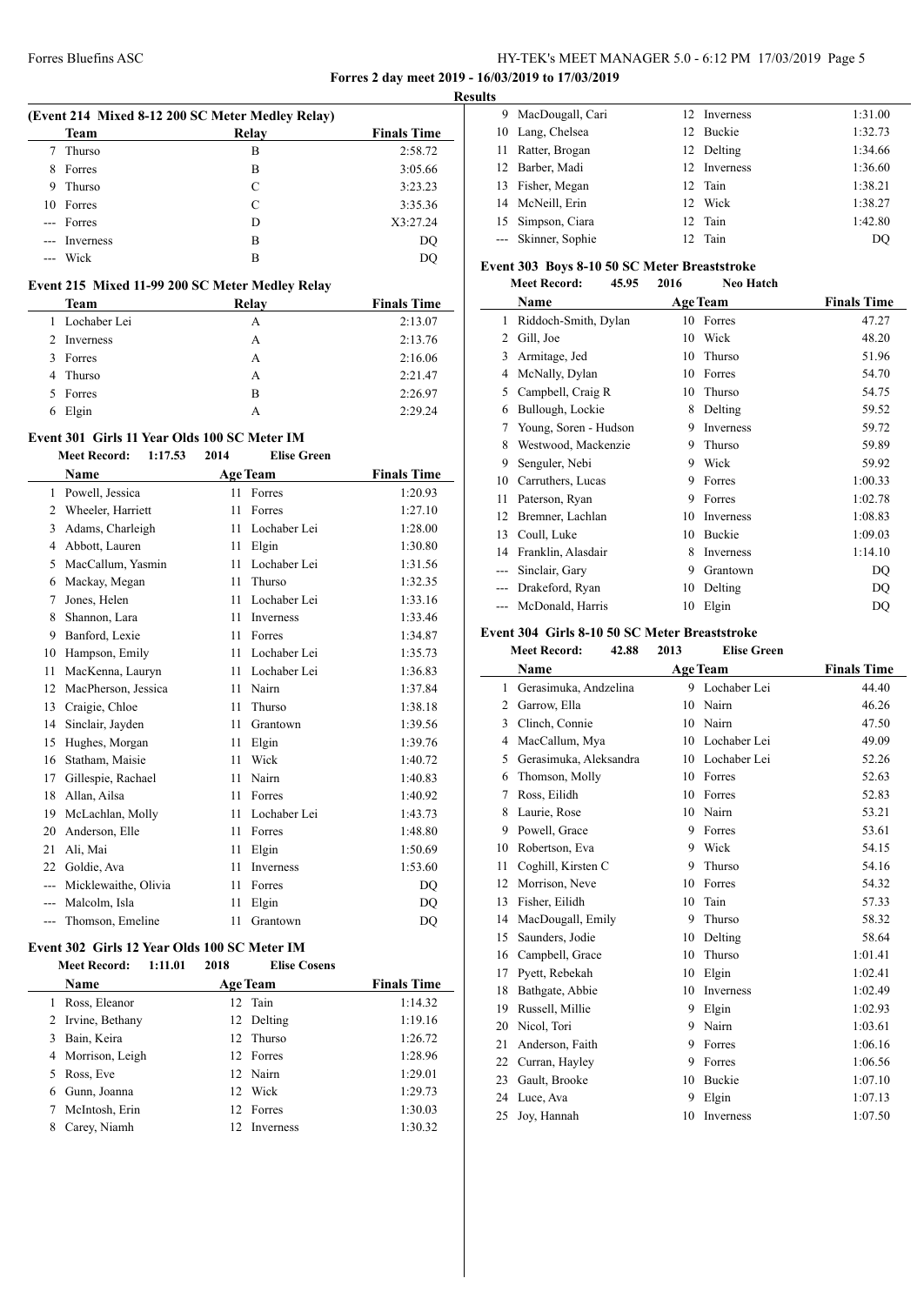### Forres Bluefins ASC HY-TEK's MEET MANAGER 5.0 - 6:12 PM 17/03/2019 Page 6 **Forres 2 day meet 2019 - 16/03/2019 to 17/03/2019**

**Results**

#### **(Event 304 Girls 8-10 50 SC Meter Breaststroke)**

|    | Name                 |    | <b>Age Team</b> | <b>Finals Time</b> |
|----|----------------------|----|-----------------|--------------------|
|    | 26 Knapman, Sophie   | 10 | Thurso          | 1:09.29            |
| 27 | Jones, Maisie        | 9  | Elgin           | 1:09.78            |
| 28 | Gatton, Leah         | 9  | Inverness       | 1:11.55            |
|    | --- Slater, Neive    | 10 | <b>Buckie</b>   | DQ                 |
|    | --- Thomas, Abigail  | 10 | Nairn           | DQ                 |
|    | --- Innes, Katie     | 9  | Wick            | DQ                 |
|    | --- Macmillan, Isla  | 10 | Elgin           | DQ                 |
|    | --- Robertson, Niamh | 10 | Nairn           | DO                 |
|    |                      |    |                 |                    |

#### **Event 305 Boys 15 & Over 100 SC Meter Backstroke Meet Record: 1:00.94 2013 Jordan Coia**

| <b>Name</b>        | <b>Age Team</b> | <b>Finals Time</b> |
|--------------------|-----------------|--------------------|
| 1 Hamilton, Jack   | 17 Lochaber Lei | 1:06.09            |
| 2 Wright, Callum   | 15 Forres       | 1:11.00            |
| 3 Laditi, Emmanuel | 15 Inverness    | 1:11.30            |
| 4 Pickering, Louis | 15 Thurso       | 1:14.63            |
| 5 Wetherell, Ethan | Forres          | 1:16.12            |
| 6 Ali, Youssof     | 15 Elgin        | 1:18.04            |

### **Event 306 Girls 15 & Over 100 SC Meter Backstroke**

#### **Meet Record: 1:08.31 2013 Natalie Summers**

|    | <b>Name</b>              |    | <b>Age Team</b> | <b>Finals Time</b> |
|----|--------------------------|----|-----------------|--------------------|
|    | Prosser, Fay             | 18 | Inverness       | 1:08.52            |
|    | 2 Newlands, Georgie      | 16 | Elgin           | 1:12.18            |
| 3  | Williamson, Amy          | 15 | Wick            | 1:18.64            |
|    | 4 Macdougall, Ellie Kate |    | 15 Inverness    | 1:19.18            |
|    | 5 Neef, Tammy A          |    | 15 Tain         | 1:19.87            |
| *6 | Irvine, Aimee            |    | 15 Delting      | 1:19.93            |
| *6 | Graham, Caitlin          |    | 16 Inverness    | 1:19.93            |
| 8  | Smith, Ellie             | 15 | Delting         | 1:24.78            |
| 9  | Gillespie, Sophie        |    | 15 Nairn        | 1:31.04            |

#### **Event 307 Boys 14 Year Olds 100 SC Meter Freestyle**

#### **Meet Record: 57.25 2017 Derek Miskiewicz**

|    | <b>Name</b>          |    | <b>Age Team</b>  | <b>Finals Time</b> |
|----|----------------------|----|------------------|--------------------|
|    | Stevens, Craig       |    | 14 Forres        | 1:03.23            |
|    | 2 Bryan, Samuel      | 14 | <b>Inverness</b> | 1:06.10            |
|    | 3 Campbell, Andrew   |    | 14 Thurso        | 1:06.27            |
|    | 4 Franklin, Angus    | 14 | <b>Inverness</b> | 1:06.96            |
| 5. | Mackay, Sam          |    | 14 Thurso        | 1:13.32            |
|    | 6 Graubergs, Rainers |    | 14 Lochaber Lei  | 1:14.27            |
|    | Scott, Bradley       | 14 | Elgin            | 1:16.50            |

#### **Event 308 Girls 14 Year Olds 100 SC Meter Freestyle**

|   | 1:00.07<br><b>Meet Record:</b> | 2013 | <b>Kimberley MacKay</b> |                    |
|---|--------------------------------|------|-------------------------|--------------------|
|   | <b>Name</b>                    |      | <b>Age Team</b>         | <b>Finals Time</b> |
|   | Cormack, Emma                  |      | 14 Thurso               | 1:08.04            |
| 2 | Wetherell, Maddie              |      | 14 Forres               | 1:10.12            |
| 3 | May, Rachel                    |      | 14 Thurso               | 1:12.53            |
| 4 | Gallacher, Alana               |      | 14 Forres               | 1:12.63            |
|   | 5 Poppy, Anna                  | 14   | Elgin                   | 1:13.56            |
| 6 | McIntosh, Hope                 |      | 14 Forres               | 1:14.44            |
|   | Laditi, Hannah                 | 14   | <b>Inverness</b>        | 1:16.52            |
| 8 | McCallum, Kayla                | 14   | Elgin                   | 1:17.12            |

### **Event 309 Boys 13 Year Olds 100 SC Meter Freestyle**

|    | <b>Meet Record:</b> | 59.27           | 2017 | <b>Calvin Brown</b> |         |
|----|---------------------|-----------------|------|---------------------|---------|
|    | <b>Name</b>         | <b>Age Team</b> |      | <b>Finals Time</b>  |         |
|    | Carroll, Owen       |                 | 13.  | Forres              | 1:00.10 |
| 2. | Banford, Ben        |                 | 13.  | Forres              | 1:09.58 |
| 3  | Scott, Fraser       |                 | 13   | Elgin               | 1:13.72 |
|    | 4 Joy, Finlay       |                 | 13.  | <b>Inverness</b>    | 1:20.01 |
| 5. | Souter, Jack        |                 | 13.  | Forres              | 1:28.16 |
|    | Macrae, Liam        |                 | 13   | Tain                | DO      |

#### **Event 310 Girls 13 Year Olds 100 SC Meter Freestyle Meet Record: 1:03.06 2018 Katie Hay**

|                | NICCL INCLUI U.<br>1.VJ.VV | 40 I O | іхане паў       |                    |
|----------------|----------------------------|--------|-----------------|--------------------|
|                | <b>Name</b>                |        | <b>Age Team</b> | <b>Finals Time</b> |
| 1.             | McGilvray, Caitlin         |        | 13 Lochaber Lei | 1:12.23            |
| $\mathfrak{D}$ | Coull, Isla                | 13     | <b>Buckie</b>   | 1:14.03            |
| 3              | Bathgate, Sophie           | 13     | Inverness       | 1:14.10            |
| 4              | McNally, Shannon           |        | 13 Forres       | 1:14.72            |
| 5              | Hunter, Emma               | 13     | Delting         | 1:14.84            |
| 6              | Martin, Kirsty             | 13     | Forres          | 1:15.04            |
|                | Neall, Helena              | 13     | Forres          | 1:18.18            |
| 8              | Abbott, Chloe              | 13     | Elgin           | 1:19.13            |
| 9              | Long, Abigail              | 13     | Elgin           | 1:25.58            |
| 10             | Coghill, Ashleigh          | 13     | Thurso          | 1:28.72            |
| 11             | Ali, Alia                  | 13     | Elgin           | 1:29.75            |
| 12             | MacLennan, Harriet         | 13     | Inverness       | 1:41.73            |
|                |                            |        |                 |                    |

#### **Event 311 Boys 12 Year Olds 100 SC Meter Butterfly Meet Record: 1:08.27 2015 Fraser Wilson**

|   | месь кесога:<br>1.90.4 | 40 L.Y | гтаэсг уунуун   |                    |
|---|------------------------|--------|-----------------|--------------------|
|   | Name                   |        | <b>Age Team</b> | <b>Finals Time</b> |
|   | McLaughlin, Fraser     |        | 12 Elgin        | 1:20.80            |
|   | 2 Sutherland, Joe      |        | 12 Buckie       | 1:20.86            |
|   | 3 Morrison, Dylan      |        | 12 Inverness    | 1:26.21            |
| 4 | Armitage, Tom          |        | 12 Thurso       | 1:27.35            |
|   | 5 Sutherland, Scott B  |        | 12 Thurso       | 1:27.60            |
| 6 | Knapman, Matthew       |        | 12 Thurso       | 1:41.24            |
|   | Martin, Jamie          |        | 12 Inverness    | 1:46.35            |
| 8 | Sinclair, Taylor       |        | 12 Elgin        | 1:47.20            |
| 9 | Scott, Magnus          |        | 12 Delting      | 1:52.63            |
|   | Jones, Cameron         |        | 12 Forres       | DO                 |

### **Event 312 Girls 12 Year Olds 100 SC Meter Butterfly**

**Meet Record: 1:12.93 2018 Elise Cosens Name Age Team Finals Time**  Ross, Eleanor 12 Tain 1:17.73 2 Irvine, Bethany 12 Delting 1:22.64<br>3 Skinner, Sophie 12 Tain 1:28.38 3 Skinner, Sophie 12 Tain 1:28.38<br>4 Bain, Keira 12 Thurso 1:33.96 4 Bain, Keira 12 Thurso 1:33.96<br>5 McIntosh, Erin 12 Forres 1:36.73 5 McIntosh, Erin 12 Forres 1:36.73<br>6 Morrison, Leigh 12 Forres 1:38.92 Morrison, Leigh 12 Forres 1:38.92 Ross, Eve 12 Nairn 1:39.16 Ratter, Brogan 12 Delting 1:39.53 Carey, Niamh 12 Inverness 1:40.85

| 10 Lang, Chelsea     | 12 Buckie    | 1:45.83 |
|----------------------|--------------|---------|
| 11 Barber, Madi      | 12 Inverness | 1:49.23 |
| 12 Fisher, Megan     | 12 Tain      | 1:52.66 |
| --- MacDougall, Cari | 12 Inverness | DO      |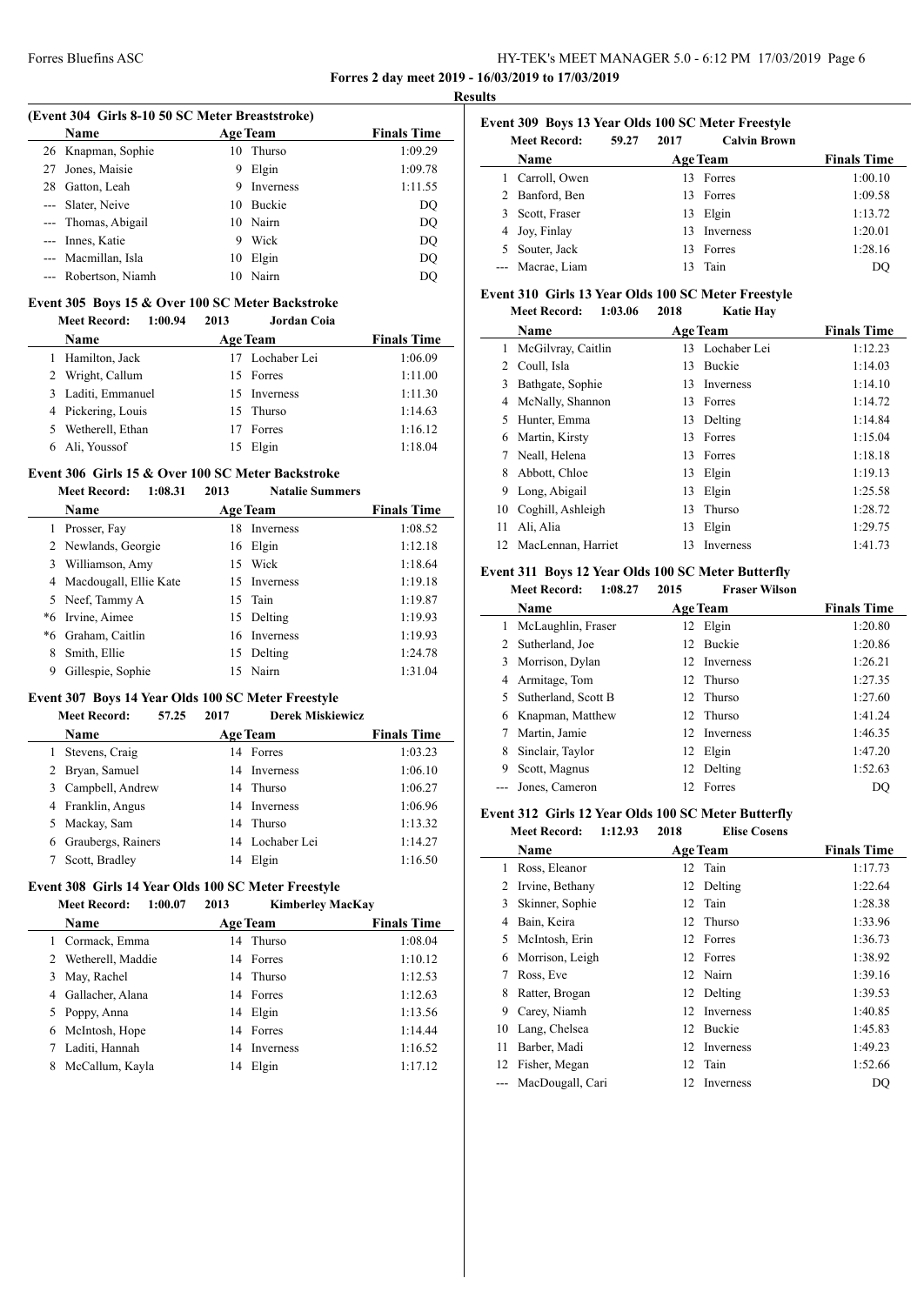# Forres Bluefins ASC HY-TEK's MEET MANAGER 5.0 - 6:12 PM 17/03/2019 Page 7

**Forres 2 day meet 2019 - 16/03/2019 to 17/03/2019**

| <b>Age Team</b><br><b>Finals Time</b><br>Name<br>11 Wick<br>1 Hughes, Joshua<br>1:30.61<br>2 Brown, Rowan<br>11 Elgin<br>1:43.01<br>3 Dunlop, Shaughn<br>11 Lochaber Lei<br>1:53.55<br>Event 314 Girls 11 Year Olds 100 SC Meter Butterfly<br>1:18.59<br><b>Elise Green</b><br><b>Meet Record:</b><br>2014<br><b>Finals Time</b><br><b>Age Team</b><br><b>Name</b><br>1 Powell, Jessica<br>11 Forres<br>1:28.47<br>2 Wheeler, Harriett<br>11<br>1:34.12<br>Forres<br>3 Banford, Lexie<br>1:40.66<br>11 Forres<br>4 Shannon, Lara<br>1:41.43<br>11 Inverness<br>5 Allan, Ailsa<br>11 Forres<br>1:43.61<br>6 Abbott, Lauren<br>1:45.47<br>11 Elgin<br>7 MacCallum, Yasmin<br>11 Lochaber Lei<br>1:46.03<br>8 Sinclair, Jayden<br>1:46.43<br>11 Grantown<br>9 MacKenna, Lauryn<br>1:48.73<br>11 Lochaber Lei<br>10 Hampson, Emily<br>11 Lochaber Lei<br>1:49.84<br>11 Thomson, Emeline<br>1:52.73<br>11 Grantown<br>12 MacPherson, Jessica<br>11 Nairn<br>1:54.24<br>13 Anderson, Elle<br>11 Forres<br>1:55.66<br>14 Craigie, Chloe<br>1:56.16<br>11<br>Thurso<br>--- Goldie, Ava<br>11 Inverness<br>DQ<br>--- McLachlan, Molly<br>11 Lochaber Lei<br>DQ<br>--- Adams, Charleigh<br>11 Lochaber Lei<br>DQ<br>Event 315 Girls 8-10 100 SC Meter IM<br><b>Meet Record: 1:23.37</b><br>2013<br><b>Elise Green</b><br><b>Age Team</b><br><b>Finals Time</b><br>Name<br>1 Garrow, Ella<br>10 Nairn<br>1:29.04<br>2 Gerasimuka, Andzelina<br>9 Lochaber Lei<br>1:30.13<br>3 MacCallum, Mya<br>10 Lochaber Lei<br>1:33.00<br>4 Clinch, Connie<br>10 Nairn<br>1:33.12<br>5 Gerasimuka, Aleksandra<br>10 Lochaber Lei<br>1:38.56<br>6 Powell, Grace<br>9 Forres<br>1:39.43<br>1:39.75<br>7 Thomson, Molly<br>10 Forres<br>8 Morrison, Neve<br>1:42.40<br>10 Forres<br>1:44.30<br>9<br>Ross, Eilidh<br>10<br>Forres<br>MacDougall, Emily<br>9<br>10<br>Thurso<br>1:45.20<br>11<br>Campbell, Grace<br>10<br>Thurso<br>1:48.29<br>12 Fisher, Eilidh<br>10 Tain<br>1:50.52<br>13 Coghill, Kirsten C<br>9 Thurso<br>1:50.61<br>14 Robertson, Eva<br>9 Wick<br>1:51.63<br>15 Gault, Brooke<br>10 Buckie<br>1:52.43<br>10 Nairn<br>16 Robertson, Niamh<br>1:56.01<br>17 Anderson, Faith<br>9 Forres<br>1:59.27<br>10 Nairn<br>--- Thomas, Abigail<br>DQ<br>9 Elgin<br>--- Luce, Ava<br>DQ<br>Wick<br>--- Innes, Katie<br>9<br>DQ<br>--- Saunders, Jodie<br>10<br>Delting<br>DQ<br>Event 401 Boys 11 Year Olds 100 SC Meter IM<br><b>Meet Record:</b><br>2014<br><b>Fraser Wilson</b><br>1:18.97<br><b>Age Team</b><br><b>Finals Time</b><br>Name<br>1 Hughes, Joshua<br>11<br>Wick<br>1:24.76 | Event 313 Boys 11 Year Olds 100 SC Meter Butterfly |                                |      |                      |         |  |  |  |
|----------------------------------------------------------------------------------------------------------------------------------------------------------------------------------------------------------------------------------------------------------------------------------------------------------------------------------------------------------------------------------------------------------------------------------------------------------------------------------------------------------------------------------------------------------------------------------------------------------------------------------------------------------------------------------------------------------------------------------------------------------------------------------------------------------------------------------------------------------------------------------------------------------------------------------------------------------------------------------------------------------------------------------------------------------------------------------------------------------------------------------------------------------------------------------------------------------------------------------------------------------------------------------------------------------------------------------------------------------------------------------------------------------------------------------------------------------------------------------------------------------------------------------------------------------------------------------------------------------------------------------------------------------------------------------------------------------------------------------------------------------------------------------------------------------------------------------------------------------------------------------------------------------------------------------------------------------------------------------------------------------------------------------------------------------------------------------------------------------------------------------------------------------------------------------------------------------------------------------------------------------------------------------------------------------------------------------------------------------------------------------------------------------------------------------------------------------------------------------------------------------------------------------------------------------------------------|----------------------------------------------------|--------------------------------|------|----------------------|---------|--|--|--|
|                                                                                                                                                                                                                                                                                                                                                                                                                                                                                                                                                                                                                                                                                                                                                                                                                                                                                                                                                                                                                                                                                                                                                                                                                                                                                                                                                                                                                                                                                                                                                                                                                                                                                                                                                                                                                                                                                                                                                                                                                                                                                                                                                                                                                                                                                                                                                                                                                                                                                                                                                                            |                                                    | 1:20.38<br><b>Meet Record:</b> | 2014 | <b>Fraser Wilson</b> |         |  |  |  |
|                                                                                                                                                                                                                                                                                                                                                                                                                                                                                                                                                                                                                                                                                                                                                                                                                                                                                                                                                                                                                                                                                                                                                                                                                                                                                                                                                                                                                                                                                                                                                                                                                                                                                                                                                                                                                                                                                                                                                                                                                                                                                                                                                                                                                                                                                                                                                                                                                                                                                                                                                                            |                                                    |                                |      |                      |         |  |  |  |
|                                                                                                                                                                                                                                                                                                                                                                                                                                                                                                                                                                                                                                                                                                                                                                                                                                                                                                                                                                                                                                                                                                                                                                                                                                                                                                                                                                                                                                                                                                                                                                                                                                                                                                                                                                                                                                                                                                                                                                                                                                                                                                                                                                                                                                                                                                                                                                                                                                                                                                                                                                            |                                                    |                                |      |                      |         |  |  |  |
|                                                                                                                                                                                                                                                                                                                                                                                                                                                                                                                                                                                                                                                                                                                                                                                                                                                                                                                                                                                                                                                                                                                                                                                                                                                                                                                                                                                                                                                                                                                                                                                                                                                                                                                                                                                                                                                                                                                                                                                                                                                                                                                                                                                                                                                                                                                                                                                                                                                                                                                                                                            |                                                    |                                |      |                      |         |  |  |  |
|                                                                                                                                                                                                                                                                                                                                                                                                                                                                                                                                                                                                                                                                                                                                                                                                                                                                                                                                                                                                                                                                                                                                                                                                                                                                                                                                                                                                                                                                                                                                                                                                                                                                                                                                                                                                                                                                                                                                                                                                                                                                                                                                                                                                                                                                                                                                                                                                                                                                                                                                                                            |                                                    |                                |      |                      |         |  |  |  |
|                                                                                                                                                                                                                                                                                                                                                                                                                                                                                                                                                                                                                                                                                                                                                                                                                                                                                                                                                                                                                                                                                                                                                                                                                                                                                                                                                                                                                                                                                                                                                                                                                                                                                                                                                                                                                                                                                                                                                                                                                                                                                                                                                                                                                                                                                                                                                                                                                                                                                                                                                                            |                                                    |                                |      |                      |         |  |  |  |
|                                                                                                                                                                                                                                                                                                                                                                                                                                                                                                                                                                                                                                                                                                                                                                                                                                                                                                                                                                                                                                                                                                                                                                                                                                                                                                                                                                                                                                                                                                                                                                                                                                                                                                                                                                                                                                                                                                                                                                                                                                                                                                                                                                                                                                                                                                                                                                                                                                                                                                                                                                            |                                                    |                                |      |                      |         |  |  |  |
|                                                                                                                                                                                                                                                                                                                                                                                                                                                                                                                                                                                                                                                                                                                                                                                                                                                                                                                                                                                                                                                                                                                                                                                                                                                                                                                                                                                                                                                                                                                                                                                                                                                                                                                                                                                                                                                                                                                                                                                                                                                                                                                                                                                                                                                                                                                                                                                                                                                                                                                                                                            |                                                    |                                |      |                      |         |  |  |  |
|                                                                                                                                                                                                                                                                                                                                                                                                                                                                                                                                                                                                                                                                                                                                                                                                                                                                                                                                                                                                                                                                                                                                                                                                                                                                                                                                                                                                                                                                                                                                                                                                                                                                                                                                                                                                                                                                                                                                                                                                                                                                                                                                                                                                                                                                                                                                                                                                                                                                                                                                                                            |                                                    |                                |      |                      |         |  |  |  |
|                                                                                                                                                                                                                                                                                                                                                                                                                                                                                                                                                                                                                                                                                                                                                                                                                                                                                                                                                                                                                                                                                                                                                                                                                                                                                                                                                                                                                                                                                                                                                                                                                                                                                                                                                                                                                                                                                                                                                                                                                                                                                                                                                                                                                                                                                                                                                                                                                                                                                                                                                                            |                                                    |                                |      |                      |         |  |  |  |
|                                                                                                                                                                                                                                                                                                                                                                                                                                                                                                                                                                                                                                                                                                                                                                                                                                                                                                                                                                                                                                                                                                                                                                                                                                                                                                                                                                                                                                                                                                                                                                                                                                                                                                                                                                                                                                                                                                                                                                                                                                                                                                                                                                                                                                                                                                                                                                                                                                                                                                                                                                            |                                                    |                                |      |                      |         |  |  |  |
|                                                                                                                                                                                                                                                                                                                                                                                                                                                                                                                                                                                                                                                                                                                                                                                                                                                                                                                                                                                                                                                                                                                                                                                                                                                                                                                                                                                                                                                                                                                                                                                                                                                                                                                                                                                                                                                                                                                                                                                                                                                                                                                                                                                                                                                                                                                                                                                                                                                                                                                                                                            |                                                    |                                |      |                      |         |  |  |  |
|                                                                                                                                                                                                                                                                                                                                                                                                                                                                                                                                                                                                                                                                                                                                                                                                                                                                                                                                                                                                                                                                                                                                                                                                                                                                                                                                                                                                                                                                                                                                                                                                                                                                                                                                                                                                                                                                                                                                                                                                                                                                                                                                                                                                                                                                                                                                                                                                                                                                                                                                                                            |                                                    |                                |      |                      |         |  |  |  |
|                                                                                                                                                                                                                                                                                                                                                                                                                                                                                                                                                                                                                                                                                                                                                                                                                                                                                                                                                                                                                                                                                                                                                                                                                                                                                                                                                                                                                                                                                                                                                                                                                                                                                                                                                                                                                                                                                                                                                                                                                                                                                                                                                                                                                                                                                                                                                                                                                                                                                                                                                                            |                                                    |                                |      |                      |         |  |  |  |
|                                                                                                                                                                                                                                                                                                                                                                                                                                                                                                                                                                                                                                                                                                                                                                                                                                                                                                                                                                                                                                                                                                                                                                                                                                                                                                                                                                                                                                                                                                                                                                                                                                                                                                                                                                                                                                                                                                                                                                                                                                                                                                                                                                                                                                                                                                                                                                                                                                                                                                                                                                            |                                                    |                                |      |                      |         |  |  |  |
|                                                                                                                                                                                                                                                                                                                                                                                                                                                                                                                                                                                                                                                                                                                                                                                                                                                                                                                                                                                                                                                                                                                                                                                                                                                                                                                                                                                                                                                                                                                                                                                                                                                                                                                                                                                                                                                                                                                                                                                                                                                                                                                                                                                                                                                                                                                                                                                                                                                                                                                                                                            |                                                    |                                |      |                      |         |  |  |  |
|                                                                                                                                                                                                                                                                                                                                                                                                                                                                                                                                                                                                                                                                                                                                                                                                                                                                                                                                                                                                                                                                                                                                                                                                                                                                                                                                                                                                                                                                                                                                                                                                                                                                                                                                                                                                                                                                                                                                                                                                                                                                                                                                                                                                                                                                                                                                                                                                                                                                                                                                                                            |                                                    |                                |      |                      |         |  |  |  |
|                                                                                                                                                                                                                                                                                                                                                                                                                                                                                                                                                                                                                                                                                                                                                                                                                                                                                                                                                                                                                                                                                                                                                                                                                                                                                                                                                                                                                                                                                                                                                                                                                                                                                                                                                                                                                                                                                                                                                                                                                                                                                                                                                                                                                                                                                                                                                                                                                                                                                                                                                                            |                                                    |                                |      |                      |         |  |  |  |
|                                                                                                                                                                                                                                                                                                                                                                                                                                                                                                                                                                                                                                                                                                                                                                                                                                                                                                                                                                                                                                                                                                                                                                                                                                                                                                                                                                                                                                                                                                                                                                                                                                                                                                                                                                                                                                                                                                                                                                                                                                                                                                                                                                                                                                                                                                                                                                                                                                                                                                                                                                            |                                                    |                                |      |                      |         |  |  |  |
|                                                                                                                                                                                                                                                                                                                                                                                                                                                                                                                                                                                                                                                                                                                                                                                                                                                                                                                                                                                                                                                                                                                                                                                                                                                                                                                                                                                                                                                                                                                                                                                                                                                                                                                                                                                                                                                                                                                                                                                                                                                                                                                                                                                                                                                                                                                                                                                                                                                                                                                                                                            |                                                    |                                |      |                      |         |  |  |  |
|                                                                                                                                                                                                                                                                                                                                                                                                                                                                                                                                                                                                                                                                                                                                                                                                                                                                                                                                                                                                                                                                                                                                                                                                                                                                                                                                                                                                                                                                                                                                                                                                                                                                                                                                                                                                                                                                                                                                                                                                                                                                                                                                                                                                                                                                                                                                                                                                                                                                                                                                                                            |                                                    |                                |      |                      |         |  |  |  |
|                                                                                                                                                                                                                                                                                                                                                                                                                                                                                                                                                                                                                                                                                                                                                                                                                                                                                                                                                                                                                                                                                                                                                                                                                                                                                                                                                                                                                                                                                                                                                                                                                                                                                                                                                                                                                                                                                                                                                                                                                                                                                                                                                                                                                                                                                                                                                                                                                                                                                                                                                                            |                                                    |                                |      |                      |         |  |  |  |
|                                                                                                                                                                                                                                                                                                                                                                                                                                                                                                                                                                                                                                                                                                                                                                                                                                                                                                                                                                                                                                                                                                                                                                                                                                                                                                                                                                                                                                                                                                                                                                                                                                                                                                                                                                                                                                                                                                                                                                                                                                                                                                                                                                                                                                                                                                                                                                                                                                                                                                                                                                            |                                                    |                                |      |                      |         |  |  |  |
|                                                                                                                                                                                                                                                                                                                                                                                                                                                                                                                                                                                                                                                                                                                                                                                                                                                                                                                                                                                                                                                                                                                                                                                                                                                                                                                                                                                                                                                                                                                                                                                                                                                                                                                                                                                                                                                                                                                                                                                                                                                                                                                                                                                                                                                                                                                                                                                                                                                                                                                                                                            |                                                    |                                |      |                      |         |  |  |  |
|                                                                                                                                                                                                                                                                                                                                                                                                                                                                                                                                                                                                                                                                                                                                                                                                                                                                                                                                                                                                                                                                                                                                                                                                                                                                                                                                                                                                                                                                                                                                                                                                                                                                                                                                                                                                                                                                                                                                                                                                                                                                                                                                                                                                                                                                                                                                                                                                                                                                                                                                                                            |                                                    |                                |      |                      |         |  |  |  |
|                                                                                                                                                                                                                                                                                                                                                                                                                                                                                                                                                                                                                                                                                                                                                                                                                                                                                                                                                                                                                                                                                                                                                                                                                                                                                                                                                                                                                                                                                                                                                                                                                                                                                                                                                                                                                                                                                                                                                                                                                                                                                                                                                                                                                                                                                                                                                                                                                                                                                                                                                                            |                                                    |                                |      |                      |         |  |  |  |
|                                                                                                                                                                                                                                                                                                                                                                                                                                                                                                                                                                                                                                                                                                                                                                                                                                                                                                                                                                                                                                                                                                                                                                                                                                                                                                                                                                                                                                                                                                                                                                                                                                                                                                                                                                                                                                                                                                                                                                                                                                                                                                                                                                                                                                                                                                                                                                                                                                                                                                                                                                            |                                                    |                                |      |                      |         |  |  |  |
|                                                                                                                                                                                                                                                                                                                                                                                                                                                                                                                                                                                                                                                                                                                                                                                                                                                                                                                                                                                                                                                                                                                                                                                                                                                                                                                                                                                                                                                                                                                                                                                                                                                                                                                                                                                                                                                                                                                                                                                                                                                                                                                                                                                                                                                                                                                                                                                                                                                                                                                                                                            |                                                    |                                |      |                      |         |  |  |  |
|                                                                                                                                                                                                                                                                                                                                                                                                                                                                                                                                                                                                                                                                                                                                                                                                                                                                                                                                                                                                                                                                                                                                                                                                                                                                                                                                                                                                                                                                                                                                                                                                                                                                                                                                                                                                                                                                                                                                                                                                                                                                                                                                                                                                                                                                                                                                                                                                                                                                                                                                                                            |                                                    |                                |      |                      |         |  |  |  |
|                                                                                                                                                                                                                                                                                                                                                                                                                                                                                                                                                                                                                                                                                                                                                                                                                                                                                                                                                                                                                                                                                                                                                                                                                                                                                                                                                                                                                                                                                                                                                                                                                                                                                                                                                                                                                                                                                                                                                                                                                                                                                                                                                                                                                                                                                                                                                                                                                                                                                                                                                                            |                                                    |                                |      |                      |         |  |  |  |
|                                                                                                                                                                                                                                                                                                                                                                                                                                                                                                                                                                                                                                                                                                                                                                                                                                                                                                                                                                                                                                                                                                                                                                                                                                                                                                                                                                                                                                                                                                                                                                                                                                                                                                                                                                                                                                                                                                                                                                                                                                                                                                                                                                                                                                                                                                                                                                                                                                                                                                                                                                            |                                                    |                                |      |                      |         |  |  |  |
|                                                                                                                                                                                                                                                                                                                                                                                                                                                                                                                                                                                                                                                                                                                                                                                                                                                                                                                                                                                                                                                                                                                                                                                                                                                                                                                                                                                                                                                                                                                                                                                                                                                                                                                                                                                                                                                                                                                                                                                                                                                                                                                                                                                                                                                                                                                                                                                                                                                                                                                                                                            |                                                    |                                |      |                      |         |  |  |  |
|                                                                                                                                                                                                                                                                                                                                                                                                                                                                                                                                                                                                                                                                                                                                                                                                                                                                                                                                                                                                                                                                                                                                                                                                                                                                                                                                                                                                                                                                                                                                                                                                                                                                                                                                                                                                                                                                                                                                                                                                                                                                                                                                                                                                                                                                                                                                                                                                                                                                                                                                                                            |                                                    |                                |      |                      |         |  |  |  |
|                                                                                                                                                                                                                                                                                                                                                                                                                                                                                                                                                                                                                                                                                                                                                                                                                                                                                                                                                                                                                                                                                                                                                                                                                                                                                                                                                                                                                                                                                                                                                                                                                                                                                                                                                                                                                                                                                                                                                                                                                                                                                                                                                                                                                                                                                                                                                                                                                                                                                                                                                                            |                                                    |                                |      |                      |         |  |  |  |
|                                                                                                                                                                                                                                                                                                                                                                                                                                                                                                                                                                                                                                                                                                                                                                                                                                                                                                                                                                                                                                                                                                                                                                                                                                                                                                                                                                                                                                                                                                                                                                                                                                                                                                                                                                                                                                                                                                                                                                                                                                                                                                                                                                                                                                                                                                                                                                                                                                                                                                                                                                            |                                                    |                                |      |                      |         |  |  |  |
|                                                                                                                                                                                                                                                                                                                                                                                                                                                                                                                                                                                                                                                                                                                                                                                                                                                                                                                                                                                                                                                                                                                                                                                                                                                                                                                                                                                                                                                                                                                                                                                                                                                                                                                                                                                                                                                                                                                                                                                                                                                                                                                                                                                                                                                                                                                                                                                                                                                                                                                                                                            |                                                    |                                |      |                      |         |  |  |  |
|                                                                                                                                                                                                                                                                                                                                                                                                                                                                                                                                                                                                                                                                                                                                                                                                                                                                                                                                                                                                                                                                                                                                                                                                                                                                                                                                                                                                                                                                                                                                                                                                                                                                                                                                                                                                                                                                                                                                                                                                                                                                                                                                                                                                                                                                                                                                                                                                                                                                                                                                                                            |                                                    |                                |      |                      |         |  |  |  |
|                                                                                                                                                                                                                                                                                                                                                                                                                                                                                                                                                                                                                                                                                                                                                                                                                                                                                                                                                                                                                                                                                                                                                                                                                                                                                                                                                                                                                                                                                                                                                                                                                                                                                                                                                                                                                                                                                                                                                                                                                                                                                                                                                                                                                                                                                                                                                                                                                                                                                                                                                                            |                                                    |                                |      |                      |         |  |  |  |
|                                                                                                                                                                                                                                                                                                                                                                                                                                                                                                                                                                                                                                                                                                                                                                                                                                                                                                                                                                                                                                                                                                                                                                                                                                                                                                                                                                                                                                                                                                                                                                                                                                                                                                                                                                                                                                                                                                                                                                                                                                                                                                                                                                                                                                                                                                                                                                                                                                                                                                                                                                            |                                                    |                                |      |                      |         |  |  |  |
|                                                                                                                                                                                                                                                                                                                                                                                                                                                                                                                                                                                                                                                                                                                                                                                                                                                                                                                                                                                                                                                                                                                                                                                                                                                                                                                                                                                                                                                                                                                                                                                                                                                                                                                                                                                                                                                                                                                                                                                                                                                                                                                                                                                                                                                                                                                                                                                                                                                                                                                                                                            |                                                    |                                |      |                      |         |  |  |  |
|                                                                                                                                                                                                                                                                                                                                                                                                                                                                                                                                                                                                                                                                                                                                                                                                                                                                                                                                                                                                                                                                                                                                                                                                                                                                                                                                                                                                                                                                                                                                                                                                                                                                                                                                                                                                                                                                                                                                                                                                                                                                                                                                                                                                                                                                                                                                                                                                                                                                                                                                                                            |                                                    |                                |      |                      |         |  |  |  |
|                                                                                                                                                                                                                                                                                                                                                                                                                                                                                                                                                                                                                                                                                                                                                                                                                                                                                                                                                                                                                                                                                                                                                                                                                                                                                                                                                                                                                                                                                                                                                                                                                                                                                                                                                                                                                                                                                                                                                                                                                                                                                                                                                                                                                                                                                                                                                                                                                                                                                                                                                                            |                                                    |                                |      |                      |         |  |  |  |
|                                                                                                                                                                                                                                                                                                                                                                                                                                                                                                                                                                                                                                                                                                                                                                                                                                                                                                                                                                                                                                                                                                                                                                                                                                                                                                                                                                                                                                                                                                                                                                                                                                                                                                                                                                                                                                                                                                                                                                                                                                                                                                                                                                                                                                                                                                                                                                                                                                                                                                                                                                            |                                                    |                                |      |                      |         |  |  |  |
|                                                                                                                                                                                                                                                                                                                                                                                                                                                                                                                                                                                                                                                                                                                                                                                                                                                                                                                                                                                                                                                                                                                                                                                                                                                                                                                                                                                                                                                                                                                                                                                                                                                                                                                                                                                                                                                                                                                                                                                                                                                                                                                                                                                                                                                                                                                                                                                                                                                                                                                                                                            |                                                    |                                |      |                      |         |  |  |  |
|                                                                                                                                                                                                                                                                                                                                                                                                                                                                                                                                                                                                                                                                                                                                                                                                                                                                                                                                                                                                                                                                                                                                                                                                                                                                                                                                                                                                                                                                                                                                                                                                                                                                                                                                                                                                                                                                                                                                                                                                                                                                                                                                                                                                                                                                                                                                                                                                                                                                                                                                                                            |                                                    |                                |      |                      |         |  |  |  |
|                                                                                                                                                                                                                                                                                                                                                                                                                                                                                                                                                                                                                                                                                                                                                                                                                                                                                                                                                                                                                                                                                                                                                                                                                                                                                                                                                                                                                                                                                                                                                                                                                                                                                                                                                                                                                                                                                                                                                                                                                                                                                                                                                                                                                                                                                                                                                                                                                                                                                                                                                                            |                                                    |                                |      |                      |         |  |  |  |
|                                                                                                                                                                                                                                                                                                                                                                                                                                                                                                                                                                                                                                                                                                                                                                                                                                                                                                                                                                                                                                                                                                                                                                                                                                                                                                                                                                                                                                                                                                                                                                                                                                                                                                                                                                                                                                                                                                                                                                                                                                                                                                                                                                                                                                                                                                                                                                                                                                                                                                                                                                            |                                                    |                                |      |                      |         |  |  |  |
|                                                                                                                                                                                                                                                                                                                                                                                                                                                                                                                                                                                                                                                                                                                                                                                                                                                                                                                                                                                                                                                                                                                                                                                                                                                                                                                                                                                                                                                                                                                                                                                                                                                                                                                                                                                                                                                                                                                                                                                                                                                                                                                                                                                                                                                                                                                                                                                                                                                                                                                                                                            |                                                    |                                |      |                      |         |  |  |  |
|                                                                                                                                                                                                                                                                                                                                                                                                                                                                                                                                                                                                                                                                                                                                                                                                                                                                                                                                                                                                                                                                                                                                                                                                                                                                                                                                                                                                                                                                                                                                                                                                                                                                                                                                                                                                                                                                                                                                                                                                                                                                                                                                                                                                                                                                                                                                                                                                                                                                                                                                                                            |                                                    |                                |      |                      |         |  |  |  |
|                                                                                                                                                                                                                                                                                                                                                                                                                                                                                                                                                                                                                                                                                                                                                                                                                                                                                                                                                                                                                                                                                                                                                                                                                                                                                                                                                                                                                                                                                                                                                                                                                                                                                                                                                                                                                                                                                                                                                                                                                                                                                                                                                                                                                                                                                                                                                                                                                                                                                                                                                                            |                                                    |                                |      |                      |         |  |  |  |
|                                                                                                                                                                                                                                                                                                                                                                                                                                                                                                                                                                                                                                                                                                                                                                                                                                                                                                                                                                                                                                                                                                                                                                                                                                                                                                                                                                                                                                                                                                                                                                                                                                                                                                                                                                                                                                                                                                                                                                                                                                                                                                                                                                                                                                                                                                                                                                                                                                                                                                                                                                            |                                                    |                                |      |                      |         |  |  |  |
|                                                                                                                                                                                                                                                                                                                                                                                                                                                                                                                                                                                                                                                                                                                                                                                                                                                                                                                                                                                                                                                                                                                                                                                                                                                                                                                                                                                                                                                                                                                                                                                                                                                                                                                                                                                                                                                                                                                                                                                                                                                                                                                                                                                                                                                                                                                                                                                                                                                                                                                                                                            |                                                    |                                |      |                      |         |  |  |  |
|                                                                                                                                                                                                                                                                                                                                                                                                                                                                                                                                                                                                                                                                                                                                                                                                                                                                                                                                                                                                                                                                                                                                                                                                                                                                                                                                                                                                                                                                                                                                                                                                                                                                                                                                                                                                                                                                                                                                                                                                                                                                                                                                                                                                                                                                                                                                                                                                                                                                                                                                                                            |                                                    |                                |      |                      |         |  |  |  |
|                                                                                                                                                                                                                                                                                                                                                                                                                                                                                                                                                                                                                                                                                                                                                                                                                                                                                                                                                                                                                                                                                                                                                                                                                                                                                                                                                                                                                                                                                                                                                                                                                                                                                                                                                                                                                                                                                                                                                                                                                                                                                                                                                                                                                                                                                                                                                                                                                                                                                                                                                                            |                                                    |                                |      |                      |         |  |  |  |
|                                                                                                                                                                                                                                                                                                                                                                                                                                                                                                                                                                                                                                                                                                                                                                                                                                                                                                                                                                                                                                                                                                                                                                                                                                                                                                                                                                                                                                                                                                                                                                                                                                                                                                                                                                                                                                                                                                                                                                                                                                                                                                                                                                                                                                                                                                                                                                                                                                                                                                                                                                            |                                                    | 2 Brown, Rowan                 | 11   | Elgin                | 1:28.21 |  |  |  |
|                                                                                                                                                                                                                                                                                                                                                                                                                                                                                                                                                                                                                                                                                                                                                                                                                                                                                                                                                                                                                                                                                                                                                                                                                                                                                                                                                                                                                                                                                                                                                                                                                                                                                                                                                                                                                                                                                                                                                                                                                                                                                                                                                                                                                                                                                                                                                                                                                                                                                                                                                                            |                                                    |                                |      |                      |         |  |  |  |

| <b>Results</b> |                    |     |                 |         |  |
|----------------|--------------------|-----|-----------------|---------|--|
|                | 3 Dunlop, Shaughn  |     | 11 Lochaber Lei | 1:38.07 |  |
|                | 4 McDonald, Archie |     | 11 Elgin        | 1:41.90 |  |
|                | 5 McNeill, Ryan    | 11. | Wick            | 1:42.47 |  |
|                | 6 Paterson, Lewis  |     | Forres          | 1:58.43 |  |

### **Event 402 Boys 12 Year Olds 100 SC Meter IM**

### **Meet Record: 1:11.02 2018 Owen Carroll**

|    | Name                  |                 | <b>Age Team</b>  | <b>Finals Time</b> |
|----|-----------------------|-----------------|------------------|--------------------|
|    | Sutherland, Joe       | 12 <sub>1</sub> | <b>Buckie</b>    | 1:20.15            |
|    | 2 McLaughlin, Fraser  |                 | 12 Elgin         | 1:23.96            |
|    | 3 Sutherland, Scott B |                 | 12 Thurso        | 1:24.56            |
| 4  | Armitage, Tom         |                 | 12 Thurso        | 1:25.33            |
| 5  | Morrison, Dylan       |                 | 12 Inverness     | 1:26.32            |
| 6  | Sinclair, Taylor      |                 | 12 Elgin         | 1:28.23            |
|    | Knapman, Matthew      |                 | 12 Thurso        | 1:29.32            |
| 8  | Jones, Cameron        |                 | 12 Forres        | 1:31.75            |
| 9  | Scott, Magnus         |                 | 12 Delting       | 1:35.01            |
| 10 | Martin, Jamie         | 12.             | <b>Inverness</b> | 1:35.29            |
| 11 | Macmillan, Fraser     | 12              | Elgin            | 1:46.96            |

### **Event 403 Boys 15 & Over 100 SC Meter Breaststroke**

|    | <b>Meet Record:</b><br>1:05.06 | 2016 | <b>Callum McBeath</b> |                    |
|----|--------------------------------|------|-----------------------|--------------------|
|    | Name                           |      | <b>Age Team</b>       | <b>Finals Time</b> |
| 1. | Hamilton, Jack                 |      | 17 Lochaber Lei       | 1:14.64            |
|    | 2 Pickering, Louis             |      | 15 Thurso             | 1:21.58            |
|    | 3 Laditi, Emmanuel             |      | 15 Inverness          | 1:23.81            |
|    | 4 Wright, Callum               |      | 15 Forres             | 1:24.09            |
|    | 5 Wetherell, Ethan             |      | 17 Forres             | 1:31.35            |
|    | --- Ali, Youssof               |      | 15 Elgin              | DO                 |

#### **Event 404 Girls 15 & Over 100 SC Meter Breaststroke**

### **Meet Record: 1:16.22 2014 Lauren Sutherland**

|   | Name                     |     | <b>Age Team</b>  | <b>Finals Time</b> |
|---|--------------------------|-----|------------------|--------------------|
| 1 | Prosser, Fay             | 18. | <b>Inverness</b> | 1:18.56            |
|   | 2 Macdougall, Ellie Kate |     | 15 Inverness     | 1:24.06            |
|   | 3 Williamson, Amy        |     | 15 Wick          | 1:25.12            |
|   | 4 Neef, Tammy A          |     | 15 Tain          | 1:33.06            |
|   | 5 Irvine, Aimee          |     | 15 Delting       | 1:35.12            |
|   | Smith, Ellie             |     | Delting          | 1:46.73            |

#### **Event 405 Boys 8-10 50 SC Meter Butterfly**

### **Meet Record: 36.38 17/03/2019 Dylan Riddoch-Smith**

|    | nice iscena.<br><u>JUJU</u><br>$1770372012$ byian inducti-similar |    |                 |                    |  |  |
|----|-------------------------------------------------------------------|----|-----------------|--------------------|--|--|
|    | Name                                                              |    | <b>Age Team</b> | <b>Finals Time</b> |  |  |
| 1  | Riddoch-Smith, Dylan                                              |    | 10 Forres       | 36.38              |  |  |
| 2  | Armitage, Jed                                                     |    | 10 Thurso       | 38.49              |  |  |
| 3  | McNally, Dylan                                                    |    | 10 Forres       | 46.47              |  |  |
| 4  | Sinclair, Gary                                                    | 9  | Grantown        | 47.10              |  |  |
| 5  | Campbell, Craig R                                                 | 10 | Thurso          | 48.41              |  |  |
| 6  | Gill, Joe                                                         | 10 | Wick            | 49.40              |  |  |
| 7  | Bullough, Lockie                                                  | 8  | Delting         | 50.35              |  |  |
| 8  | Drakeford, Ryan                                                   | 10 | Delting         | 50.78              |  |  |
| 9  | Young, Soren - Hudson                                             | 9  | Inverness       | 54.29              |  |  |
| 10 | Westwood, Mackenzie                                               | 9  | Thurso          | 54.70              |  |  |
| 11 | Senguler, Nebi                                                    | 9  | Wick            | 57.61              |  |  |
| 12 | Holliday, Finan                                                   | 10 | Elgin           | 59.80              |  |  |
|    | Carruthers, Lucas                                                 | 9  | Forres          | DO                 |  |  |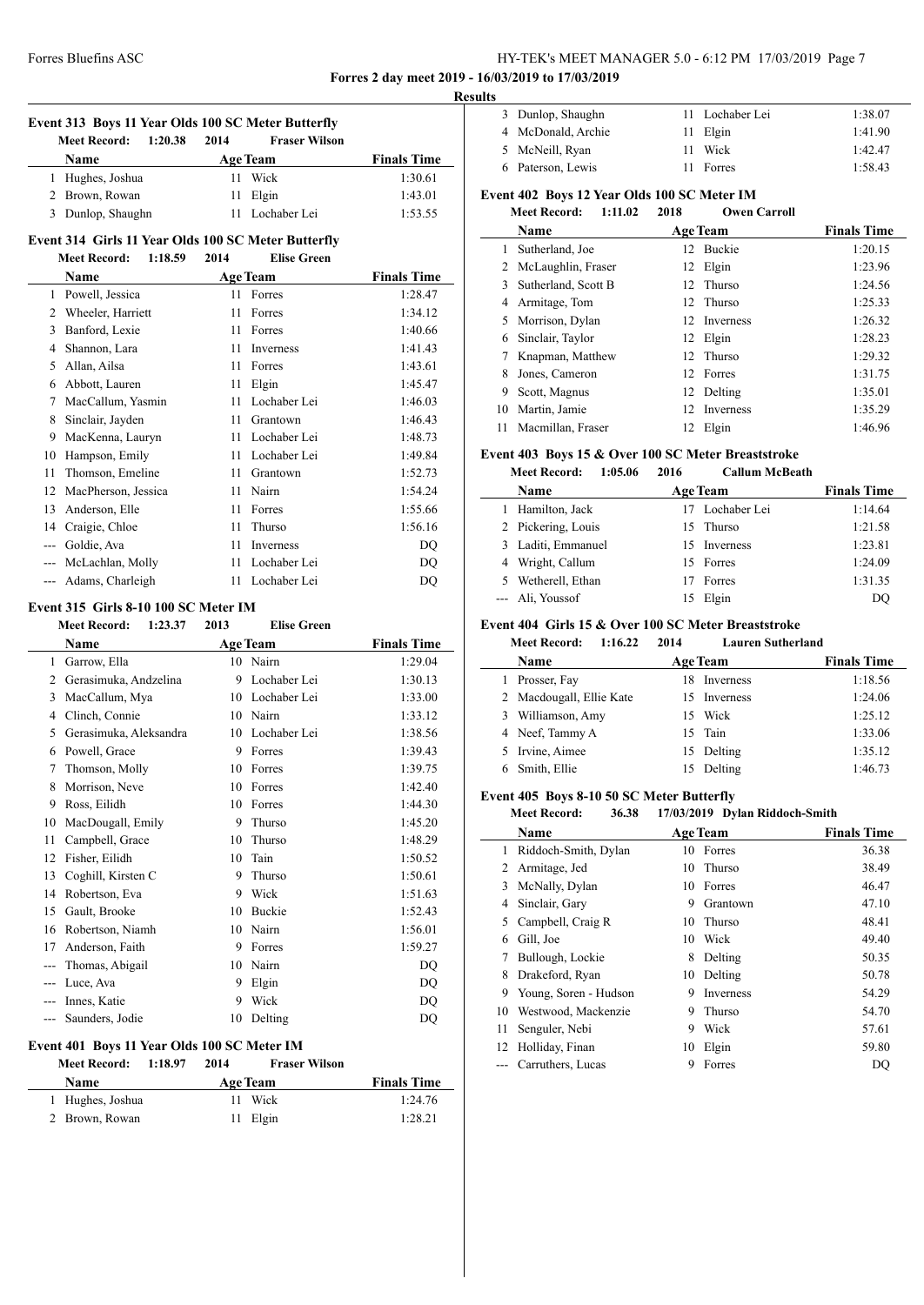### Forres Bluefins ASC HY-TEK's MEET MANAGER 5.0 - 6:12 PM 17/03/2019 Page 8 **Forres 2 day meet 2019 - 16/03/2019 to 17/03/2019**

**Results**

#### **Event 406 Girls 8-10 50 SC Meter Butterfly**

|    | <b>Meet Record:</b><br>37.72 | 2013 | <b>Elise Green</b> |                    |
|----|------------------------------|------|--------------------|--------------------|
|    | Name                         |      | <b>Age Team</b>    | <b>Finals Time</b> |
| 1  | Gerasimuka, Andzelina        | 9    | Lochaber Lei       | 39.36              |
| 2  | Garrow, Ella                 | 10   | Nairn              | 40.38              |
| 3  | Clinch, Connie               | 10   | Nairn              | 41.84              |
| 4  | MacCallum, Mya               | 10   | Lochaber Lei       | 45.12              |
| 5  | Thomson, Molly               | 10   | Forres             | 47.29              |
| 6  | Morrison, Neve               | 10   | Forres             | 47.53              |
| 7  | Powell, Grace                | 9    | Forres             | 47.83              |
| 8  | MacDougall, Emily            | 9    | Thurso             | 48.38              |
| 9  | Campbell, Grace              | 10   | Thurso             | 50.07              |
| 10 | Robertson, Eva               | 9    | Wick               | 50.70              |
| 11 | Ross, Eilidh                 | 10   | Forres             | 51.12              |
| 12 | Fisher, Eilidh               | 10   | Tain               | 53.12              |
| 13 | Saunders, Jodie              | 10   | Delting            | 55.24              |
| 14 | Robertson, Niamh             | 10   | Nairn              | 57.41              |
| 15 | Gault, Brooke                | 10   | Buckie             | 58.92              |
| 16 | Anderson, Faith              | 9    | Forres             | 1:03.23            |
|    | Gerasimuka, Aleksandra       | 10   | Lochaber Lei       | <b>DQ</b>          |
|    | Innes, Katie                 | 9    | Wick               | DQ                 |
|    | Knapman, Sophie              | 10   | Thurso             | DQ                 |
|    |                              |      |                    |                    |

### **Event 407 Boys 13 Year Olds 100 SC Meter Backstroke**

| <b>Meet Record:</b> |     | 1:07.66 17/03/2019 Owen Carroll |                    |
|---------------------|-----|---------------------------------|--------------------|
| Name                |     | <b>Age Team</b>                 | <b>Finals Time</b> |
| 1 Carroll, Owen     | 13. | Forres                          | 1:07.66            |
| 2 Scott, Fraser     |     | 13 Elgin                        | 1:20.38            |
| 3 Banford, Ben      |     | 13 Forres                       | 1:24.78            |
| 4 Foxcroft, Kaii    | 13  | Inverness                       | 1:30.47            |
| Souter, Jack        |     | Forres                          | 1:39.07            |

# **Event 408 Girls 13 Year Olds 100 SC Meter Backstroke**

**Meet Record: 1:09.93 2017 Louise Beattie**

|    | Name                   |    | <b>Age Team</b>  | <b>Finals Time</b> |
|----|------------------------|----|------------------|--------------------|
|    | Bathgate, Sophie       | 13 | <b>Inverness</b> | 1:23.43            |
| 2  | Coull, Isla            | 13 | <b>Buckie</b>    | 1:24.47            |
| 3  | Martin, Kirsty         |    | 13 Forres        | 1:24.88            |
|    | 4 McNally, Shannon     | 13 | Forres           | 1:28.06            |
| 5. | Hunter, Emma           | 13 | Delting          | 1:29.72            |
| 6  | Abbott, Chloe          | 13 | Elgin            | 1:32.73            |
|    | Coghill, Ashleigh      | 13 | Thurso           | 1:36.95            |
|    | Ali, Alia              | 13 | Elgin            | 1:38.60            |
|    | Long, Abigail          | 13 | Elgin            | 1:42.67            |
|    | --- MacLennan, Harriet | 13 | <b>Inverness</b> | DO                 |

### **Event 409 Boys 14 Year Olds 100 SC Meter Backstroke**

**Meet Record: 1:06.15 2017 Ewan Barnet**

 $\overline{\phantom{a}}$ 

| <b>Name</b>        | <b>Age Team</b> |                 | <b>Finals Time</b> |
|--------------------|-----------------|-----------------|--------------------|
| Stevens, Craig     |                 | 14 Forres       | 1:14.75            |
| 2 Franklin, Angus  |                 | 14 Inverness    | 1:16.35            |
| 3 Bryan, Samuel    |                 | 14 Inverness    | 1:18.09            |
| 4 Campbell, Andrew |                 | 14 Thurso       | 1:18.63            |
| 5 Mackay, Sam      |                 | 14 Thurso       | 1:19.47            |
| Scott, Bradley     |                 | 14 Elgin        | 1:20.32            |
| Graubergs, Rainers |                 | 14 Lochaber Lei | 1:27.95            |

# **Event 410 Girls 14 Year Olds 100 SC Meter Backstroke**

|   | <b>Meet Record:</b><br>1:07.97 | 2013 | <b>Kimberley MacKay</b> |                    |
|---|--------------------------------|------|-------------------------|--------------------|
|   | Name                           |      | <b>Age Team</b>         | <b>Finals Time</b> |
|   | 1 Cormack, Emma                |      | 14 Thurso               | 1:17.32            |
|   | 2 Gallacher, Alana             |      | 14 Forres               | 1:18.59            |
|   | 3 May, Rachel                  |      | 14 Thurso               | 1:21.18            |
|   | 4 McIntosh, Hope               |      | 14 Forres               | 1:23.44            |
|   | 5 Wetherell, Maddie            |      | 14 Forres               | 1:24.13            |
| 6 | Poppy, Anna                    |      | 14 Elgin                | 1:24.89            |
|   | Laditi, Hannah                 | 14   | <b>Inverness</b>        | 1:27.61            |

### **Event 411 Boys 11 Year Olds 100 SC Meter Freestyle**

|   | 1:09.21<br><b>Meet Record:</b> | 2015 | <b>Jamie Ferguson</b> |                    |
|---|--------------------------------|------|-----------------------|--------------------|
|   | Name                           |      | Age Team              | <b>Finals Time</b> |
|   | Hughes, Joshua                 | 11   | Wick                  | 1:14.92            |
|   | 2 Brown, Rowan                 |      | 11 Elgin              | 1:18.69            |
| 3 | Dunlop, Shaughn                |      | 11 Lochaber Lei       | 1:21.63            |
|   | 4 McNeill, Ryan                | 11   | Wick                  | 1:32.87            |
|   | 5 McDonald, Archie             |      | 11 Elgin              | 1:33.92            |
|   | 6 Paterson, Lewis              | 11   | Forres                | 1:44.95            |
|   | --- Long, George               | 11   | Elgin                 | DO                 |

#### **Event 412 Girls 11 Year Olds 100 SC Meter Freestyle**

| Event 412 Girls 11 Year Olds 100 SC Meter Freestyle |                                |      |                    |                    |  |
|-----------------------------------------------------|--------------------------------|------|--------------------|--------------------|--|
|                                                     | 1:10.06<br><b>Meet Record:</b> | 2014 | <b>Elise Green</b> |                    |  |
|                                                     | Name                           |      | <b>Age Team</b>    | <b>Finals Time</b> |  |
| 1                                                   | Powell, Jessica                | 11   | Forres             | 1:12.36            |  |
| 2                                                   | Adams, Charleigh               | 11   | Lochaber Lei       | 1:17.92            |  |
| 3                                                   | Wheeler, Harriett              | 11   | Forres             | 1:17.93            |  |
| 4                                                   | Abbott, Lauren                 | 11   | Elgin              | 1:20.73            |  |
| 5                                                   | MacCallum, Yasmin              | 11   | Lochaber Lei       | 1:21.64            |  |
| 6                                                   | Shannon, Lara                  | 11   | Inverness          | 1:21.66            |  |
| 7                                                   | Mackay, Megan                  | 11   | Thurso             | 1:21.75            |  |
| 8                                                   | Jones, Helen                   | 11   | Lochaber Lei       | 1:21.86            |  |
| 9                                                   | MacPherson, Jessica            | 11   | Nairn              | 1:22.87            |  |
| 10                                                  | Hampson, Emily                 | 11   | Lochaber Lei       | 1:25.76            |  |
| 11                                                  | MacKenna, Lauryn               | 11   | Lochaber Lei       | 1:26.36            |  |
| 12                                                  | Banford, Lexie                 | 11   | Forres             | 1:27.83            |  |
| 13                                                  | Craigie, Chloe                 | 11   | Thurso             | 1:29.07            |  |
| 14                                                  | Allan, Ailsa                   | 11   | Forres             | 1:31.07            |  |
| 15                                                  | Sinclair, Jayden               | 11   | Grantown           | 1:32.30            |  |
| 16                                                  | Hughes, Morgan                 | 11   | Elgin              | 1:32.49            |  |
| 17                                                  | Malcolm, Isla                  | 11   | Elgin              | 1:33.21            |  |
| 18                                                  | Statham, Maisie                | 11   | Wick               | 1:33.64            |  |
| 19                                                  | McLachlan, Molly               | 11   | Lochaber Lei       | 1:34.30            |  |
| 20                                                  | Thomson, Emeline               | 11   | Grantown           | 1:35.89            |  |
| 21                                                  | Anderson, Elle                 | 11   | Forres             | 1:37.33            |  |
| 22                                                  | Ali, Mai                       | 11   | Elgin              | 1:39.00            |  |
| 23                                                  | Micklewaithe, Olivia           | 11   | Forres             | 1:44.86            |  |
| 24                                                  | Goldie. Ava                    | 11   | Inverness          | 1:45.43            |  |

### **Event 413 Boys 12 Year Olds 100 SC Meter Freestyle**

| <b>Meet Record:</b><br>1:00.15 | 2015 | <b>Fraser Wilson</b> |                    |
|--------------------------------|------|----------------------|--------------------|
| <b>Name</b>                    |      | <b>Age Team</b>      | <b>Finals Time</b> |
| Sutherland, Joe                |      | 12 Buckie            | 1:09.87            |
| 2 McLaughlin, Fraser           |      | 12 Elgin             | 1:14.66            |
| 3 Sutherland, Scott B          |      | 12 Thurso            | 1:16.12            |
| 4 Sinclair, Taylor             |      | 12 Elgin             | 1:17.40            |
| Armitage, Tom                  | 12.  | Thurso               | 1:17.80            |